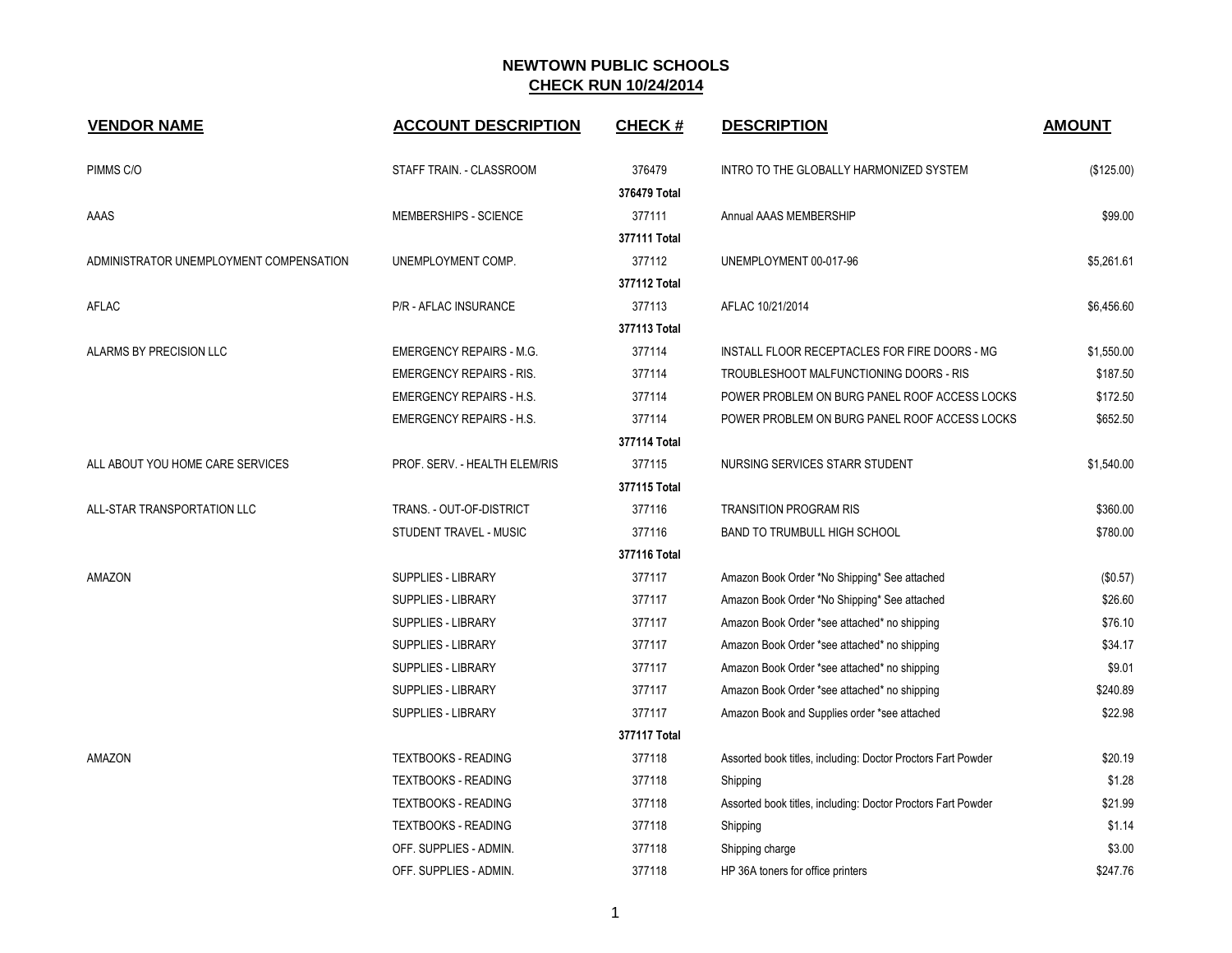| <b>VENDOR NAME</b> | <b>ACCOUNT DESCRIPTION</b>       | <b>CHECK#</b> | <b>DESCRIPTION</b>                                       | <b>AMOUNT</b> |
|--------------------|----------------------------------|---------------|----------------------------------------------------------|---------------|
| AMAZON             | OFF. SUPPLIES - ADMIN.           | 377118        | Shipping charge                                          | \$26.03       |
|                    | OFF. SUPPLIES - ADMIN.           | 377118        | Shipping charge                                          | \$13.42       |
|                    | INSTR. SUPPLIES - CLASSROOM      | 377118        | Pack of 10 16GB Flash Drives                             | \$55.19       |
|                    | INSTR. SUPPLIES - CLASSROOM      | 377118        | Literature display for cafeteria for student notices.    | \$109.99      |
|                    | OFF. SUPPLIES - ADMIN.           | 377118        | Teach Like a Champion, book                              | \$16.34       |
|                    | <b>INSTR. SUPPLIES - ENGLISH</b> | 377118        | Books, One Green Apple, and 14 Cows for America          | \$25.37       |
|                    | <b>INSTR. SUPPLIES - ENGLISH</b> | 377118        | <b>SHIPPING</b>                                          | \$2.66        |
|                    | <b>TEXTBOOKS - READING</b>       | 377118        | Assorted book titles per attached for Reading.           | \$45.23       |
|                    | <b>TEXTBOOKS - READING</b>       | 377118        | Shipping charge                                          | \$2.87        |
|                    | <b>TEXTBOOKS - READING</b>       | 377118        | Assorted book titles per attached for Reading            | \$63.19       |
|                    | <b>TEXTBOOKS - READING</b>       | 377118        | Shipping charge                                          | \$4.02        |
|                    | INSTR. SUPPLIES - COMPUTER ED.   | 377118        | Markerbot filament for 3D printer, Purple.               | \$65.00       |
|                    | INSTR. SUPPLIES - COMPUTER ED.   | 377118        | Marker bot Filament, Pink                                | \$48.00       |
|                    | INSTR. SUPPLIES - COMPUTER ED.   | 377118        | <b>SHIPPING</b>                                          | \$7.18        |
|                    | INSTR. SUPPLIES - COMPUTER ED.   | 377118        | Sterilite Mini Pencil Box.                               | \$8.02        |
|                    | INSTR. SUPPLIES - COMPUTER ED.   | 377118        | Marker Bot True Black Filament Large Spool               | \$48.00       |
|                    | INSTR. SUPPLIES - COMPUTER ED.   | 377118        | <b>SHIPPING</b>                                          | \$19.16       |
|                    | INSTR. SUPPLIES - COMPUTER ED.   | 377118        | Marker Bot True Black Filament Large Spool               | \$48.00       |
|                    | INSTR. SUPPLIES - COMPUTER ED.   | 377118        | <b>SHIPPING</b>                                          | \$3.05        |
|                    | INSTR. SUPPLIES - COMPUTER ED.   | 377118        | Makerbot true green large spool filament for 3D printer. | \$48.00       |
|                    | INSTR. SUPPLIES - COMPUTER ED.   | 377118        | <b>SHIPPING</b>                                          | \$3.05        |
|                    | INSTR. SUPPLIES - COMPUTER ED.   | 377118        | Basic Tripod, 60 inch                                    | \$42.98       |
|                    | INSTR. SUPPLIES - COMPUTER ED.   | 377118        | Super Lube oil for machines.                             | \$4.19        |
|                    | INSTR. SUPPLIES - COMPUTER ED.   | 377118        | Makerbot filament for 3 D printer.                       | \$48.00       |
|                    | INSTR. SUPPLIES - COMPUTER ED.   | 377118        | THE MILLION DOLLAR KICK                                  | \$4.00        |
|                    | INSTR. SUPPLIES - COMPUTER ED.   | 377118        | <b>SHIPPING</b>                                          | \$6.04        |
|                    |                                  | 377118 Total  |                                                          |               |
| AMAZON             | INSTR. SUPPLIES - COMPUTER ED.   | 377119        | LaserJet 3600 4 pk color                                 | \$439.75      |
|                    | INSTR. SUPPLIES - COMPUTER ED.   | 377119        | Yellow Toner (Q6472A)                                    | \$111.00      |
|                    | INSTR. SUPPLIES - COMPUTER ED.   | 377119        | Black Toner - Q6470A                                     | \$118.76      |
|                    | INSTR. SUPPLIES - COMPUTER ED.   | 377119        | Microsoft LifeCam HD-5000 720 p HD Webcam Black          | \$116.97      |
|                    | OFF. SUPPLIES - ADMIN.           | 377119        | U473D Slim Multimedia Keyboard with 2 USB Port           | \$6.00        |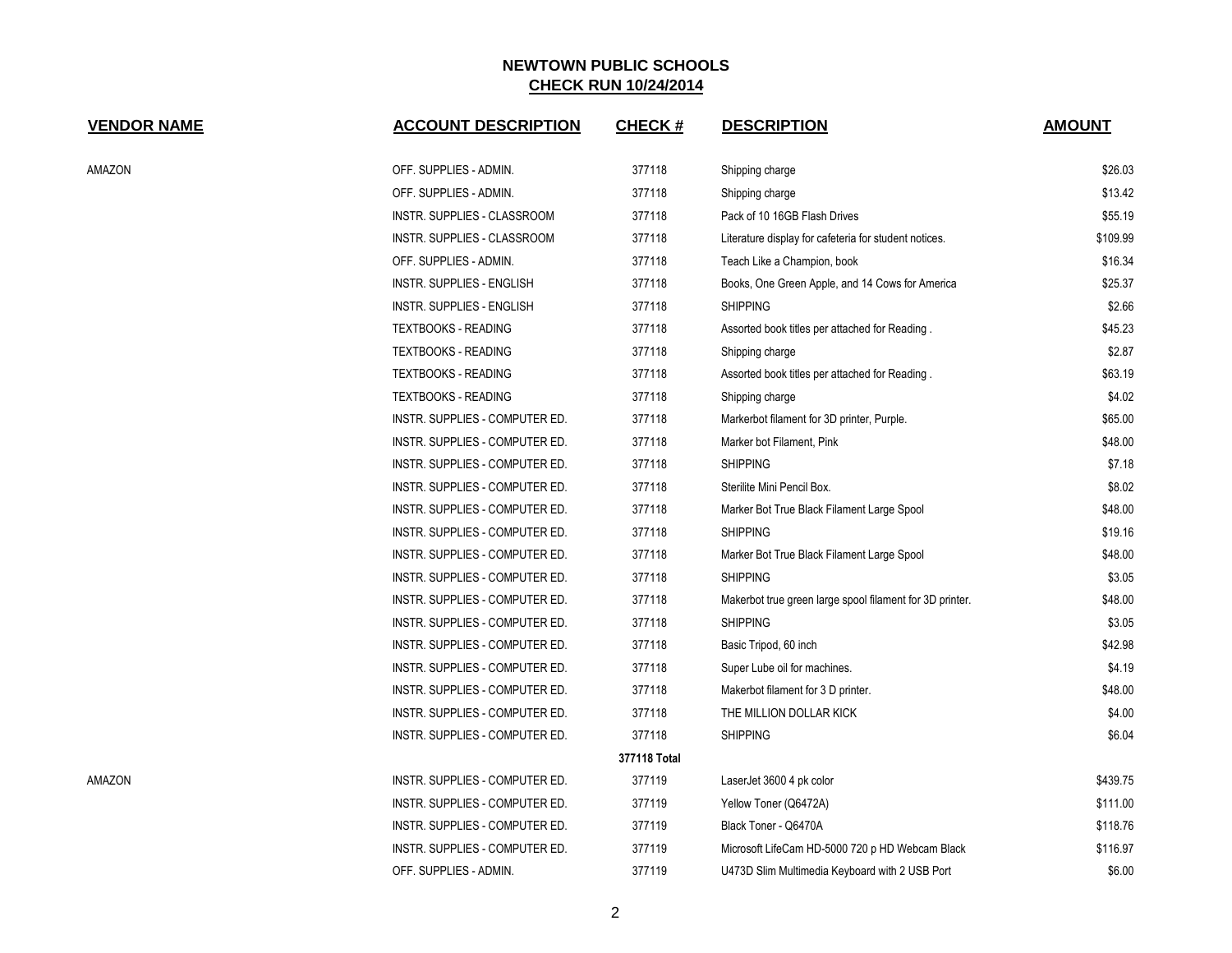| <b>VENDOR NAME</b>                   | <b>ACCOUNT DESCRIPTION</b>      | <b>CHECK#</b> | <b>DESCRIPTION</b>                                     | <b>AMOUNT</b> |
|--------------------------------------|---------------------------------|---------------|--------------------------------------------------------|---------------|
| AMAZON                               | INSTR. SUPPLIES - COMPUTER ED.  | 377119        | U473D Slim Multimedia Keyboard with 2 USB Port         | \$101.94      |
|                                      | OFF. SUPPLIES - ADMIN.          | 377119        | Dell 310-8729 110 Volt Fuser kit for 5110cn            | \$191.59      |
|                                      | INSTR. SUPPLIES - COMPUTER ED.  | 377119        | 60 inch lightweight tripod with bag - Amazon Basics    | \$42.98       |
|                                      | INSTR. SUPPLIES - GUIDANCE      | 377119        | Zones of regulation                                    | \$80.90       |
|                                      | INSTR. SUPPLIES - GUIDANCE      | 377119        | Shipping                                               | \$7.98        |
|                                      | INSTR. SUPPLIES - COMPUTER ED.  | 377119        | Chromakey Green Screen Kit 800w Lighting kit           | \$119.99      |
|                                      | INSTR. SUPPLIES - COMPUTER ED.  | 377119        | VicTsing Magnetic Detachable Fish-Eye Lens             | \$25.98       |
|                                      | INSTR. SUPPLIES - COMPUTER ED.  | 377119        | Original Dell 330-9524 Black Toner fro 1130/1130n/1133 | \$79.96       |
|                                      |                                 | 377119 Total  |                                                        |               |
| AMERICAN INDUSTRIAL TECHNOLOGIES LLC | <b>B&amp;G CONTRACTED SERV.</b> | 377120        | WATER TREATMENT PROGRAM - HAW                          | \$250.00      |
|                                      |                                 | 377120 Total  |                                                        |               |
| AMERICAN LIBRARY ASSOC.              | SUPPLIES - LIBRARY              | 377121        | ALA Store posters and bookmarks *see attached*         | \$56.70       |
|                                      | <b>SUPPLIES - LIBRARY</b>       | 377121        | shipping                                               | \$11.00       |
|                                      |                                 | 377121 Total  |                                                        |               |
| AQUARION WATER COMPANY OF CT         | WATER - H.                      | 377122        | WATER 200332183                                        | \$344.96      |
|                                      | WATER - S.H.                    | 377122        | WATER 200326171                                        | \$185.50      |
|                                      | WATER - M.G.                    | 377122        | WATER 200331002                                        | \$510.12      |
|                                      | WATER - M.S.                    | 377122        | WATER 200330637                                        | \$618.33      |
|                                      | WATER - H.S.                    | 377122        | WATER 200328870                                        | \$1,943.10    |
|                                      | WATER - H.S.                    | 377122        | WATER 200331205                                        | \$29.84       |
|                                      | WATER - H.S.                    | 377122        | WATER 200328345                                        | \$2,343.24    |
|                                      |                                 | 377122 Total  |                                                        |               |
| ARROW LINE PAINTING LLC              | <b>B&amp;G CONTRACTED SERV.</b> | 377123        | CHANGES TO PAVEMENT MARKINGS - NHS                     | \$550.00      |
|                                      |                                 | 377123 Total  |                                                        |               |
| ARTISTIC DESIGNS LLC                 | <b>B&amp;G CONTRACTED SERV.</b> | 377124        | LABOR TO SPREAD PLAYGROUND MULCH ALL SCHOOLS           | \$11,770.00   |
|                                      | <b>B&amp;G CONTRACTED SERV.</b> | 377124        | PRUNE TREES / POISON IVY REMOVAL - ALL SCHOOLS         | \$8,970.00    |
|                                      | <b>B&amp;G CONTRACTED SERV.</b> | 377124        | PRUNE TREES / POISON IVY REMOVAL - ALL SCHOOLS         | \$850.00      |
|                                      |                                 | 377124 Total  |                                                        |               |
| ASSOCIATED REFUSE HAULERS            | <b>REFUSE REMOVAL</b>           | 377125        | CARDBOARD RECYCLING - ALL SCHOOLS 2014-2015            | \$7,508.07    |
|                                      | <b>REFUSE REMOVAL</b>           | 377125        | CARDBOARD RECYCLING - ALL SCHOOLS 2014-2015            | \$60.00       |
|                                      | <b>REFUSE REMOVAL</b>           | 377125        | CARDBOARD RECYCLING - ALL SCHOOLS 2014-2015            | \$172.00      |
|                                      | <b>REFUSE REMOVAL</b>           | 377125        | CARDBOARD RECYCLING - ALL SCHOOLS 2014-2015            | \$80.00       |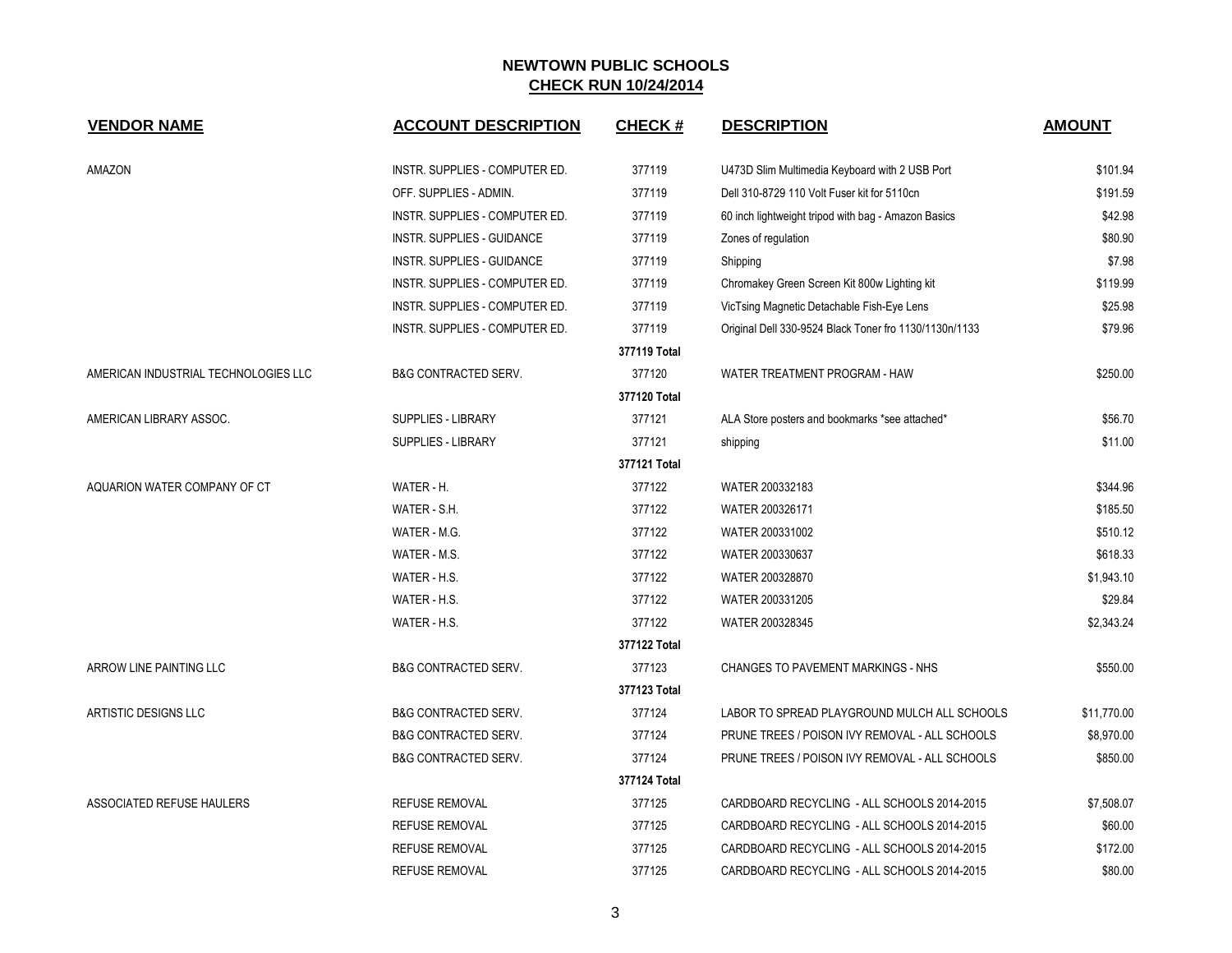| <b>VENDOR NAME</b>                 | <b>ACCOUNT DESCRIPTION</b>      | <b>CHECK#</b> | <b>DESCRIPTION</b>                           | <b>AMOUNT</b> |
|------------------------------------|---------------------------------|---------------|----------------------------------------------|---------------|
| <b>ASSOCIATED REFUSE HAULERS</b>   | <b>REFUSE REMOVAL</b>           | 377125        | CARDBOARD RECYCLING - ALL SCHOOLS 2014-2015  | \$116.00      |
|                                    | <b>REFUSE REMOVAL</b>           | 377125        | CARDBOARD RECYCLING - ALL SCHOOLS 2014-2015  | \$244.00      |
|                                    | <b>REFUSE REMOVAL</b>           | 377125        | CARDBOARD RECYCLING - ALL SCHOOLS 2014-2015  | \$118.00      |
|                                    | <b>REFUSE REMOVAL</b>           | 377125        | CARDBOARD RECYCLING - ALL SCHOOLS 2014-2015  | \$280.00      |
|                                    |                                 | 377125 Total  |                                              |               |
| AT&T                               | <b>TELEPHONE &amp; CABLE</b>    | 377126        | <b>SERVICES 2014/15</b>                      | \$842.85      |
|                                    |                                 | 377126 Total  |                                              |               |
| AT&T                               | <b>TELEPHONE &amp; CABLE</b>    | 377127        | <b>SERVICES 2014/15</b>                      | \$2,919.17    |
|                                    |                                 | 377127 Total  |                                              |               |
| AT&T                               | <b>TELEPHONE &amp; CABLE</b>    | 377128        | <b>SERVICES 2014/15</b>                      | \$61.84       |
|                                    |                                 | 377128 Total  |                                              |               |
| AT&T                               | <b>TELEPHONE &amp; CABLE</b>    | 377129        | <b>SERVICES 2014/15</b>                      | \$83.14       |
|                                    |                                 | 377129 Total  |                                              |               |
| ATRION NETWORKING CORPORATION      | STAFF TRAIN. - INFO. TECH.      | 377130        | Training on Administrative tasks             | \$1,400.00    |
|                                    |                                 | 377130 Total  |                                              |               |
| AUTO HOME COMMERCIAL               | B. & G. REPAIRS - H.            | 377131        | SYNCHRONIZE CLOCKS, BELLS, INTERCOM PHONES   | \$620.00      |
|                                    | <b>EMERGENCY REPAIRS - M.G.</b> | 377131        | REPAIR ALL CALL PAGING SYSTEM - MG           | \$856.95      |
|                                    | B. & G. REPAIRS - H.S.          | 377131        | REPROGRAM LUNCH BELLS / REPLACE CLOCKS - NHS | \$1,160.24    |
|                                    | B. & G. REPAIRS - H.S.          | 377131        | REPROGRAM LUNCH BELLS / REPLACE CLOCKS - NHS | \$593.12      |
|                                    |                                 | 377131 Total  |                                              |               |
| <b>BAGEL DELIGHT</b>               | CONTRACTED SERV. - SUPER.       | 377132        | <b>BREAKFAST BOE</b>                         | \$44.95       |
|                                    | OFF. SUPPLIES - PUPIL SERV.     | 377132        | <b>CBITS TRAINING</b>                        | \$72.00       |
|                                    |                                 | 377132 Total  |                                              |               |
| <b>LAURA BATTISTI</b>              | <b>INSTR. SUPPLIES - ART</b>    | 377133        | PAPER GOODS & BALLOONS                       | \$20.31       |
|                                    |                                 | 377133 Total  |                                              |               |
| <b>JILL BEAUDRY</b>                | <b>INSTR. SUPPLIES - ART</b>    | 377134        | <b>SUPPLIES</b>                              | \$246.23      |
|                                    |                                 | 377134 Total  |                                              |               |
| THE BEE PUBLISHING CO.             | ADVERTISING - BUS, SERV.        | 377135        | ADV 4028                                     | \$96.90       |
|                                    |                                 | 377135 Total  |                                              |               |
| BERKSHIRE SEPTIC & PORTABLE TOILET | <b>EQUIP RENTAL - SPORTS</b>    | 377136        | RENTAL OF PORT O POTTY FOR THE YEAR          | \$240.00      |
|                                    |                                 | 377136 Total  |                                              |               |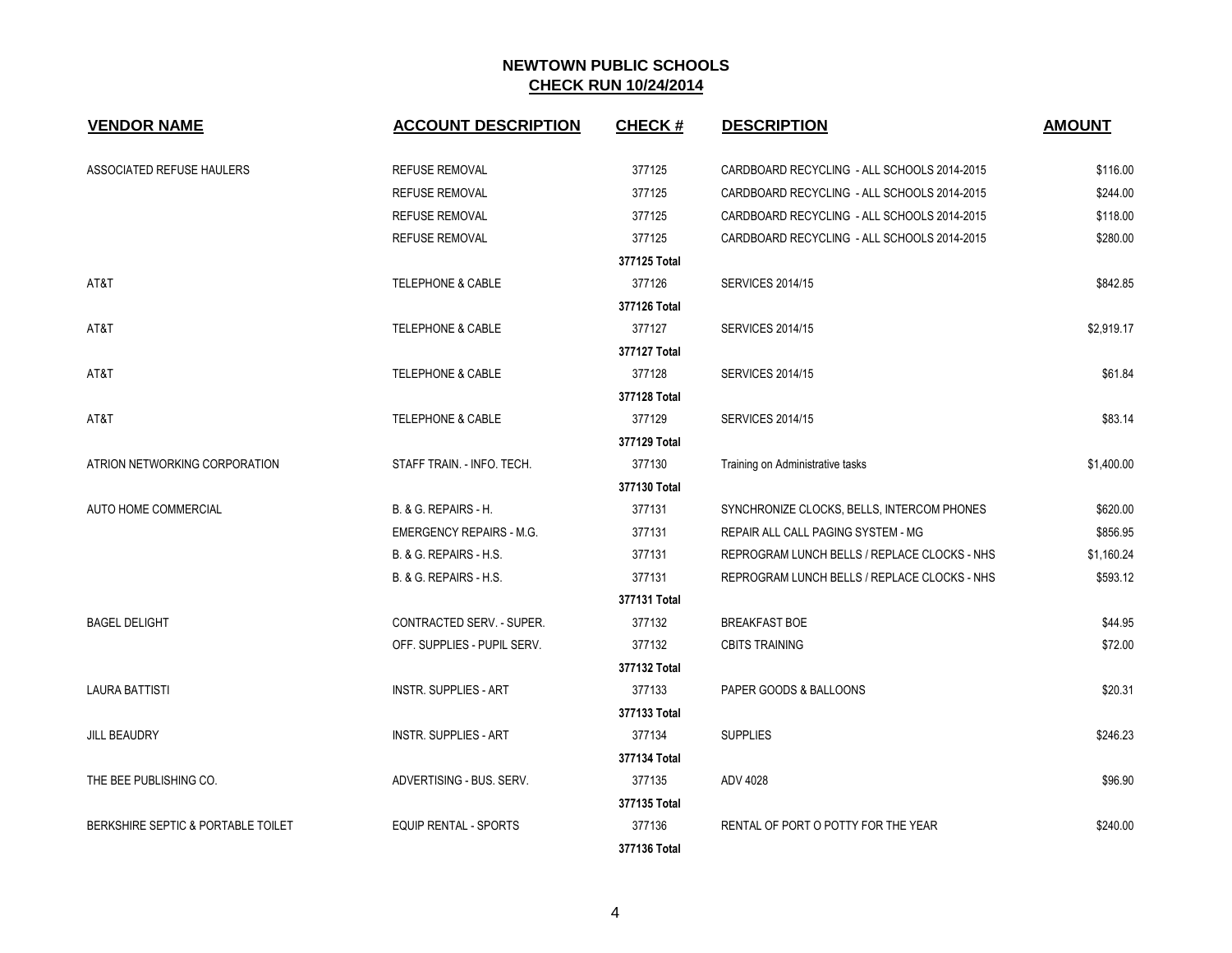| <b>VENDOR NAME</b>                  | <b>ACCOUNT DESCRIPTION</b>     | <b>CHECK#</b> | <b>DESCRIPTION</b>                                     | <b>AMOUNT</b> |
|-------------------------------------|--------------------------------|---------------|--------------------------------------------------------|---------------|
| <b>BLICK ART MATERIALS</b>          | <b>INSTR. SUPPLIES - ART</b>   | 377137        | Construction paper-see attached breakdown, no shipping | \$582.80      |
|                                     | <b>INSTR. SUPPLIES - ART</b>   | 377137        | Construction paper-see attached breakdown, no shipping | \$81.48       |
|                                     | <b>INSTR. SUPPLIES - ART</b>   | 377137        | DB ECNO GLD TKLN (44049)                               | \$43.04       |
|                                     |                                | 377137 Total  |                                                        |               |
| BLUE LABEL BATTERY INC.             | INSTR. SUPPLIES - COMPUTER ED. | 377138        | Epson Powerlite 450W lamp, ELPLP57. See attached quote | \$417.00      |
|                                     |                                | 377138 Total  |                                                        |               |
| BLUE PELICAN BOOK CO.               | <b>TEXTBOOKS - MATH</b>        | 377139        | THREE AP LABS study materials                          | \$79.95       |
|                                     | <b>TEXTBOOKS - MATH</b>        | 377139        | <b>SHIPPING</b>                                        | \$6.50        |
|                                     |                                | 377139 Total  |                                                        |               |
| THE BOOKSOURCE                      | TEXTBOOKS - CLASSROOM          | 377140        | Classroom Library books, new K-mass                    | \$23.94       |
|                                     | TEXTBOOKS - CURR. DEVELOP.     | 377140        | MISC. BOOKS 6TH GRADE Q#39068                          | \$3,645.68    |
|                                     | TEXTBOOKS - CLASSROOM          | 377140        | Poetry books for grade 3 curriculum, see attached      | \$137.70      |
|                                     |                                | 377140 Total  |                                                        |               |
| BROOKS ENVIRONMENTAL CONSULTING LLC | PROF. SERV. - B. & G.          | 377141        | ASBESTOS DESIGNATED PERSON 2014-2015                   | \$850.00      |
|                                     |                                | 377141 Total  |                                                        |               |
| CANON SOLUTIONS AMERICA INC.        | COPIER RENTAL - CLASSROOM      | 377142        | COLOR COPIER RENTAL 2014/15 H/S                        | \$386.65      |
|                                     | COPIER RENTAL - BUS. SERV.     | 377142        | COLOR COPIER RENTAL 2014/15 C/O                        | \$1,241.80    |
|                                     |                                | 377142 Total  |                                                        |               |
| CAROLINA BIOLOGICAL SUPPLY COMPANY  | INSTR. SUPPLIES - CLASSROOM    | 377143        | Living Material Fee & shipping                         | \$23.27       |
|                                     |                                | 377143 Total  |                                                        |               |
| CONNIE CARUSO                       | OFF. SUPPLIES - ELEM.          | 377144        | business envelopes                                     | \$55.99       |
|                                     |                                | 377144 Total  |                                                        |               |
| CBS LLC                             | REPAIRS - INFO. TECH.          | 377145        | Epson 470 Short Throw                                  | \$999.00      |
|                                     | REPAIRS - INFO. TECH.          | 377145        | VGA wall plate and cables                              | \$180.00      |
|                                     | REPAIRS - INFO. TECH.          | 377145        | Full installation of new projector and Smart Speakers. | \$400.00      |
|                                     | REPAIRS - INFO. TECH.          | 377145        | Epson short throw 580 SST 3300 Lumens                  | \$999.00      |
|                                     | REPAIRS - INFO. TECH.          | 377145        | VGA wall plate and cables                              | \$180.00      |
|                                     | REPAIRS - INFO. TECH.          | 377145        | Full installation of new projector and Smart Speakers  | \$400.00      |
|                                     |                                | 377145 Total  |                                                        |               |
| <b>CCM SERVICES LLC</b>             | ELECTRICITY - H.S.             | 377146        | ELEC 1092 SEPT 2014                                    | \$1,109.00    |
|                                     |                                | 377146 Total  |                                                        |               |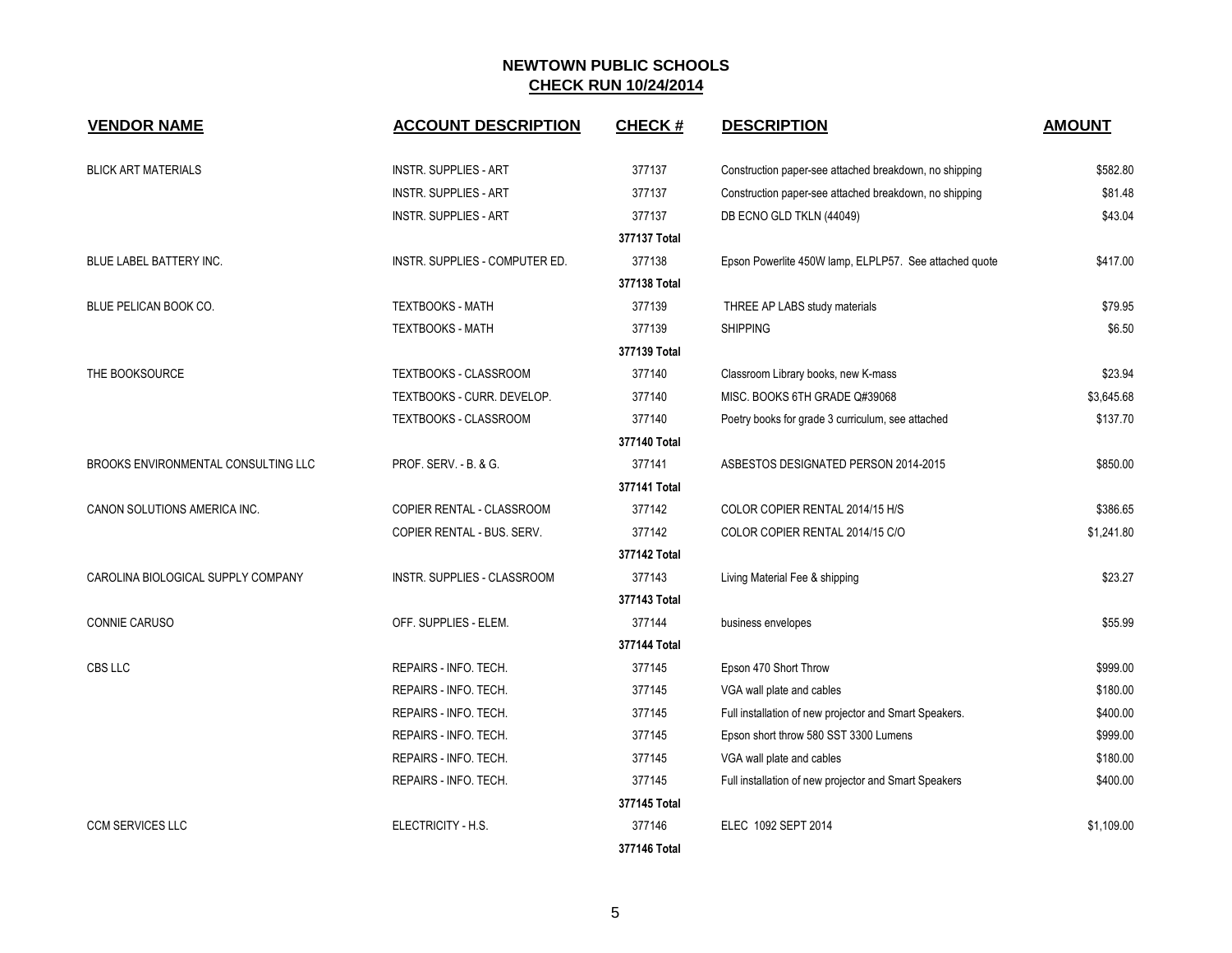| <b>VENDOR NAME</b>                       | <b>ACCOUNT DESCRIPTION</b>        | <b>CHECK#</b> | <b>DESCRIPTION</b>                                         | <b>AMOUNT</b> |
|------------------------------------------|-----------------------------------|---------------|------------------------------------------------------------|---------------|
| CED                                      | <b>B&amp;G SUPPLIES - MAINT.</b>  | 377147        | RECEPTACLES - ELECTRICAL REPAIR PARTS                      | \$231.60      |
|                                          | <b>B&amp;G SUPPLIES - MAINT.</b>  | 377147        | RECEPTACLES - ELECTRICAL REPAIR PARTS                      | \$503.72      |
|                                          | B. & G. IMPROVE - H.S.            | 377147        | F-WING GENERATOR BACKED ELECTRICAL SYSTEM                  | \$1,657.76    |
|                                          | B. & G. IMPROVE - H.S.            | 377147        | F-WING GENERATOR BACKED ELECTRICAL SYSTEM                  | \$650.00      |
|                                          | <b>B. &amp; G. IMPROVE - H.S.</b> | 377147        | F-WING GENERATOR BACKED ELECTRICAL SYSTEM                  | \$399.96      |
|                                          |                                   | 377147 Total  |                                                            |               |
| CERVONE'S CHEM-DRY L.L.C.                | <b>B&amp;G CONTRACTED SERV.</b>   | 377148        | UPHOLSTERY CLEANING - HOM / RIS / NMS                      | \$438.50      |
|                                          | <b>B&amp;G CONTRACTED SERV.</b>   | 377148        | UPHOLSTERY CLEANING - HOM / RIS / NMS                      | \$2,982.50    |
|                                          | <b>B&amp;G CONTRACTED SERV.</b>   | 377148        | UPHOLSTERY CLEANING - HOM / RIS / NMS                      | \$744.00      |
|                                          |                                   | 377148 Total  |                                                            |               |
| <b>COHN REZNICK</b>                      | PROF. SERV. - BUS. SERV           | 377149        | PROGRESS BILLING 2014 AUDIT                                | \$15,000.00   |
|                                          |                                   | 377149 Total  |                                                            |               |
| THE COLLEGE BOARD                        | <b>INSTR. SUPPLIES - GUIDANCE</b> | 377150        | 2014 Premium Reports - SAT - NO SHIPPING                   | \$190.00      |
|                                          |                                   | 377150 Total  |                                                            |               |
| THE COLLEGE BOARD                        | CONTRACTED SERV. - WORLD LANG.    | 377151        | CHINESE GUEST TEACHER PROGRAM 14/15                        | \$2,528.84    |
|                                          |                                   | 377151 Total  |                                                            |               |
| COMMERCIAL HEATING SUPPLY CO.            | B. & G. REPAIRS - H.S.            | 377152        | <b>BOILER REPAIR PARTS - NHS</b>                           | \$65.46       |
|                                          |                                   | 377152 Total  |                                                            |               |
| CONN BASEMENT SYSTEMS RADON INC.         | B. & G. REPAIRS - M.G.            | 377153        | REPLACE GYM ROOF FAN - MG (PER ESTIMATE)                   | \$1,695.00    |
|                                          |                                   | 377153 Total  |                                                            |               |
| CONN JUNIOR REPUBLIC INC.                | TUITION - OUT-OF-DISTRICT         | 377154        | TUITION - OUT-OF-DISTRICT                                  | \$4,949.28    |
|                                          | TUITION - OUT-OF-DISTRICT         | 377154        | TUITION - OUT-OF-DISTRICT                                  | \$4,949.28    |
|                                          | TUITION - OUT-OF-DISTRICT         | 377154        | TUITION - OUT-OF-DISTRICT                                  | \$2,153.00    |
|                                          | TUITION - OUT-OF-DISTRICT         | 377154        | TUITION - OUT-OF-DISTRICT                                  | \$150.00      |
|                                          |                                   | 377154 Total  |                                                            |               |
| CONNECTICUT SCIENCE & ENGINEERING FAIR   | INSTR. SUPPLIES - SCIENCE         | 377155        | Registration for the 2015 CT Science and Engineering Fair. | \$140.00      |
|                                          |                                   | 377155 Total  |                                                            |               |
| CONNECTICUT ASSOCIATION OF PUBLIC SCHOOL | MEMBERSHIPS - SUPER.              | 377156        | CAPS MEMBERSHIP 2014/15                                    | \$4,492.00    |
|                                          |                                   | 377156 Total  |                                                            |               |
| <b>CONNECTICUT LIGHT &amp; POWER</b>     | ELECTRICITY - RIS.                | 377157        | ELEC 51984466011                                           | \$378.92      |
|                                          | ELECTRICITY - M.S.                | 377157        | ELEC 51658443072                                           | \$7,894.09    |
|                                          | ELECTRICITY - M.S.                | 377157        | ELEC 51352546030                                           | \$220.78      |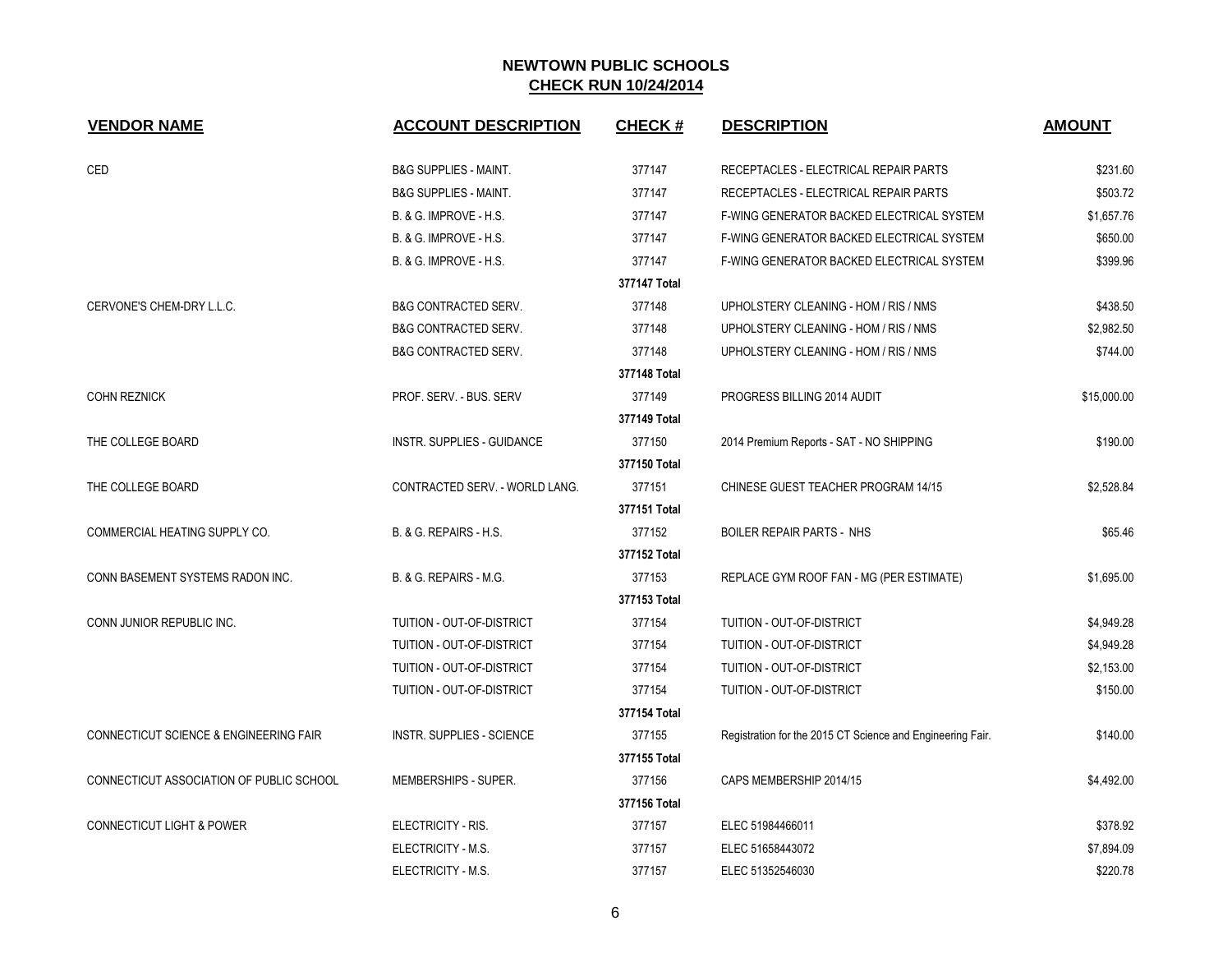| <b>VENDOR NAME</b>                   | <b>ACCOUNT DESCRIPTION</b>      | <b>CHECK#</b> | <b>DESCRIPTION</b>                           | <b>AMOUNT</b> |
|--------------------------------------|---------------------------------|---------------|----------------------------------------------|---------------|
| <b>CONNECTICUT LIGHT &amp; POWER</b> | ELECTRICITY - S.H.              | 377157        | ELEC 51057633059                             | \$583.49      |
|                                      |                                 | 377157 Total  |                                              |               |
| <b>LAUREN CONNOR</b>                 | INSTR. SUPPLIES - SP. ED. H.S.  | 377158        | VOID CHK# 375313 LOST                        | \$26.93       |
|                                      | STAFF TRAVEL - PUPIL SERV.      | 377158        | VOID CHK# 375313 LOST                        | \$190.82      |
|                                      |                                 | 377158 Total  |                                              |               |
| COUNCIL FOR EXCEPTIONAL CHILDREN     | MEMBERSHIPS - PUPIL SERV.       | 377159        | MEMBERSHIP                                   | \$122.00      |
|                                      |                                 | 377159 Total  |                                              |               |
| COUNTY ELECTRIC CONSTRUCTION INC.    | B. & G. REPAIRS - M.S.          | 377160        | INSTALL DISCONNECT SWITCHES GENERATOR PANELS | \$6,620.00    |
|                                      | B. & G. IMPROVE - H.S.          | 377160        | F-WING GENERATOR BACKED ELECTRICAL SYSTEM    | \$10,000.00   |
|                                      |                                 | 377160 Total  |                                              |               |
| CUTTING EDGE HOME SERVICES LLC       | <b>B&amp;G CONTRACTED SERV.</b> | 377161        | WEEKLY GRASS CUTTING - RIS                   | \$360.00      |
|                                      |                                 | 377161 Total  |                                              |               |
| M.J. DALY, LLC                       | <b>B&amp;G CONTRACTED SERV.</b> | 377162        | <b>QTRLY SPRINKLER INSPECTIONS</b>           | \$660.00      |
|                                      | <b>B&amp;G CONTRACTED SERV.</b> | 377162        | <b>QTRLY SPRINKLER INSPECTIONS</b>           | \$460.00      |
|                                      | <b>B&amp;G CONTRACTED SERV.</b> | 377162        | <b>QTRLY SPRINKLER INSPECTIONS</b>           | \$849.00      |
|                                      |                                 | 377162 Total  |                                              |               |
| DEMCO INC.                           | INSTR. SUPPLIES - SCIENCE       | 377163        | CRAMER KIK STEP STOOLS WP12151820 ORANGE     | \$55.80       |
|                                      |                                 | 377163 Total  |                                              |               |
| <b>JOANNE DIDONATO</b>               | INSTR. SUPPLIES - CLASSROOM     | 377164        | MEETING SUPPLIES                             | \$100.35      |
|                                      |                                 | 377164 Total  |                                              |               |
| <b>DIRECT ENERGY BUSINESS</b>        | ELECTRICITY - S.H.              | 377165        | ELEC 1130819                                 | \$8.65        |
|                                      | ELECTRICITY - S.H.              | 377165        | ELEC 1130820                                 | \$36.37       |
|                                      | ELECTRICITY - HOM.              | 377165        | ELEC 1130817                                 | \$4,832.94    |
|                                      | ELECTRICITY - RIS.              | 377165        | ELEC 1130809                                 | \$15,433.66   |
|                                      | ELECTRICITY - M.S.              | 377165        | ELEC 1130812                                 | \$15.15       |
|                                      | ELECTRICITY - M.S.              | 377165        | ELEC 1130813                                 | \$95.99       |
|                                      | ELECTRICITY - M.S.              | 377165        | ELEC 1130814                                 | \$8.65        |
|                                      | ELECTRICITY - M.S.              | 377165        | ELEC 1130815                                 | \$12.12       |
|                                      | ELECTRICITY - H.S.              | 377165        | ELEC 1130810                                 | \$41.87       |
|                                      | ELECTRICITY - H.S.              | 377165        | ELEC 1130811                                 | \$35,072.37   |
|                                      |                                 | 377165 Total  |                                              |               |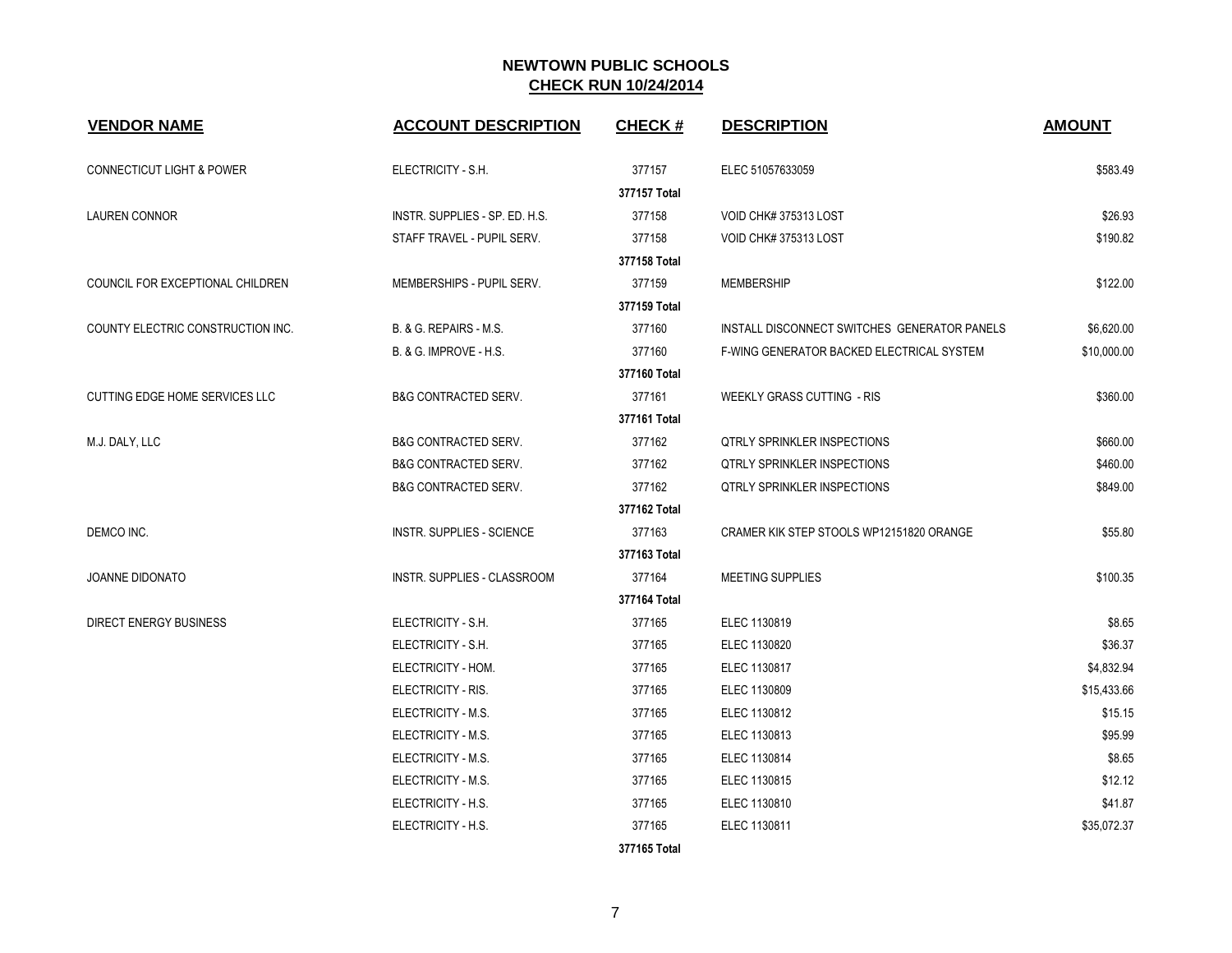| <b>VENDOR NAME</b>            | <b>ACCOUNT DESCRIPTION</b>          | <b>CHECK#</b> | <b>DESCRIPTION</b>                                    | <b>AMOUNT</b> |
|-------------------------------|-------------------------------------|---------------|-------------------------------------------------------|---------------|
| DUMOUCHEL PAPER CO.           | <b>B&amp;G SUPPLIES - CUSTODIAL</b> | 377166        | TRASH LINERS - CUSTODIAL SUPPLIES                     | \$2,742.88    |
|                               |                                     | 377166 Total  |                                                       |               |
| EAST RIVER ENERGY INC.        | FUEL OIL - HOM.                     | 377167        | <b>OIL 5037H</b>                                      | \$16,105.86   |
|                               | FUEL OIL - HOM.                     | 377167        | <b>OIL 5037H</b>                                      | \$6,189.80    |
|                               |                                     | 377167 Total  |                                                       |               |
| <b>EASTCONN</b>               | STAFF TRAIN. - HEALTH ADMIN.        | 377168        | Fall 2014 School Nurse Supervisor Conference          | \$125.00      |
|                               |                                     | 377168 Total  |                                                       |               |
| ELAN PUBLISHING COMPANY INC.  | <b>INSTR. SUPPLIES - ENGLISH</b>    | 377169        | 8 PERIOD PLAN BOOK                                    | \$66.60       |
|                               |                                     | 377169 Total  |                                                       |               |
| ELECTRICAL WHOLESALERS INC.   | B. & G. REPAIRS - H.S.              | 377170        | F WING GIRLS BATHROOM - NHS                           | \$245.00      |
|                               |                                     | 377170 Total  |                                                       |               |
| ENCHANTED LEARNING, LLC       | CONTRACTED SERV. - LIBRARY          | 377171        | !yr. renewal. Quote# E-20140929-010626D. NO SHIPPING. | \$125.00      |
|                               |                                     | 377171 Total  |                                                       |               |
| <b>TALYN ESTORES</b>          | OFF./MEETING SUPPLIES - B.O.E.      | 377172        | TAPING A BOARD MEETING 09/02/14                       | \$40.00       |
|                               |                                     | 377172 Total  |                                                       |               |
| <b>EXCEL TUTORING LLC</b>     | <b>TUTORS - HOMEBOUND</b>           | 377173        | TUTORS - HOMEBOUND                                    | \$1,130.00    |
|                               |                                     | 377173 Total  |                                                       |               |
| <b>OLIVIA FADUS</b>           | OFF./MEETING SUPPLIES - B.O.E.      | 377174        | TAPING A BOARD MEETING 09/02/14                       | \$40.00       |
|                               |                                     | 377174 Total  |                                                       |               |
| FOLLETT SCHOOL SOLUTIONS INC. | INSTR. SUPPLIES - T.A.P./FLEX       | 377175        | 1996 WORLD CULTURES A GLOBAL MOSAIC                   | \$240.00      |
|                               | INSTR. SUPPLIES - T.A.P./FLEX       | 377175        | 2010 UNITED STATES HISTORY MODERN AMERICA             | \$740.50      |
|                               |                                     | 377175 Total  |                                                       |               |
| FOLLETT SCHOOL SOLUTIONS INC. | SUPPLIES - LIBRARY                  | 377176        | EBOOKS and digital. Please see attached.              | \$448.14      |
|                               | SUPPLIES - LIBRARY                  | 377176        | FIC/NON FIC books. Please see attached.               | \$485.29      |
|                               | STAFF TRAIN. - LIBRARY              | 377176        | When Kids Can't Read: What Teachers Can Do            | \$47.99       |
|                               |                                     | 377176 Total  |                                                       |               |
| FOUR WINDS HOSPITAL           | TUTORS - HOMEBOUND                  | 377177        | TUTORS - HOMEBOUND                                    | \$1,620.00    |
|                               |                                     | 377177 Total  |                                                       |               |
| <b>JANICE GABRIEL</b>         | <b>INSTR. SUPPLIES - MUSIC</b>      | 377178        | <b>ACTING CLASS DVD</b>                               | \$66.91       |
|                               |                                     | 377178 Total  |                                                       |               |
| GAYLORD BROS., INC.           | SUPPLIES - LIBRARY                  | 377179        | see attached order CONF # 25792518, Contracts         | \$811.58      |
|                               |                                     | 377179 Total  |                                                       |               |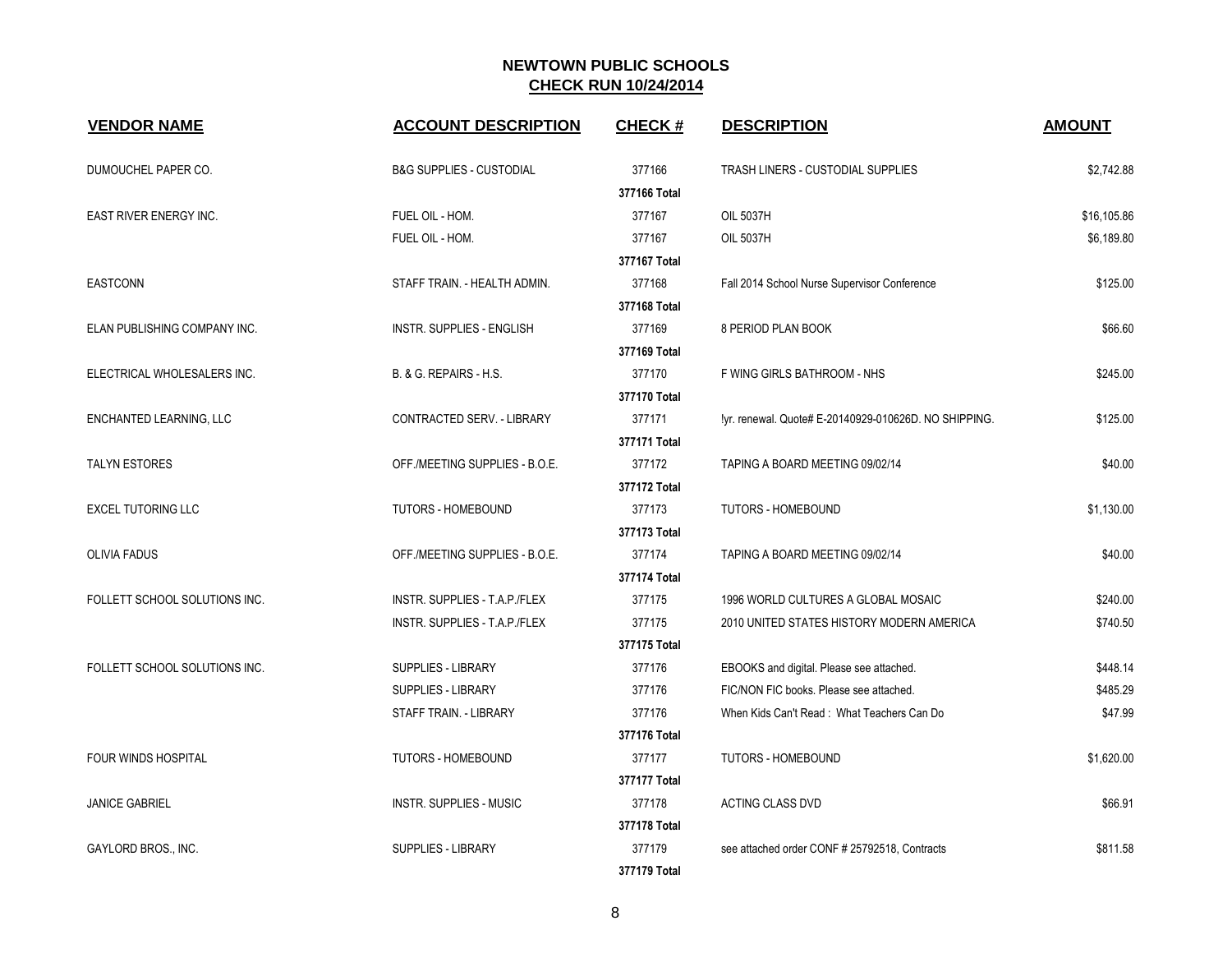| <b>VENDOR NAME</b>                | <b>ACCOUNT DESCRIPTION</b>          | <b>CHECK#</b> | <b>DESCRIPTION</b>                                            | <b>AMOUNT</b> |
|-----------------------------------|-------------------------------------|---------------|---------------------------------------------------------------|---------------|
| <b>LUKE GAYNOR</b>                | OFF./MEETING SUPPLIES - B.O.E.      | 377180        | TAPING A BOARD MEETING 09/02/14                               | \$50.00       |
|                                   |                                     | 377180 Total  |                                                               |               |
| <b>GLOBAL MECHANICAL LLC</b>      | B. & G. REPAIRS - RIS.              | 377181        | REPLACE BAD BALL VALVES - RIS                                 | \$5,651.12    |
|                                   | B. & G. REPAIRS - H.S.              | 377181        | EXTEND ROOFTOP SCIENCE BATHROOM EXHAUST PIPES                 | \$1,060.82    |
|                                   |                                     | 377181 Total  |                                                               |               |
| GOLDIE AND LIBRO MUSIC CENTER LLC | <b>REPAIRS - MUSIC</b>              | 377182        | <b>INSTRUMENTS REPAIRS</b>                                    | \$360.00      |
|                                   | <b>REPAIRS - MUSIC</b>              | 377182        | <b>INSTRUMENTS REPAIRS</b>                                    | \$550.00      |
|                                   | <b>REPAIRS - MUSIC</b>              | 377182        | <b>INSTRUMENTS REPAIRS</b>                                    | \$325.00      |
|                                   |                                     | 377182 Total  |                                                               |               |
| GOVCONNECTION, INC.               | <b>INSTR. SUPPLIES - GUIDANCE</b>   | 377183        | 304A Black Print Cartridges (3 pack) Hewlett Packard Printing | \$365.95      |
|                                   | SECURITY SUPPLIES                   | 377183        | HP Color Printer Replacement Cartridges                       | \$374.97      |
|                                   |                                     | 377183 Total  |                                                               |               |
| <b>GRAINGER</b>                   | <b>B&amp;G SUPPLIES - MAINT.</b>    | 377184        | PNEUMATIC THERMOSTATS, TUBING CUTTER                          | \$153.94      |
|                                   | <b>B&amp;G SUPPLIES - MAINT.</b>    | 377184        | PNEUMATIC THERMOSTATS, TUBING CUTTER                          | \$211.22      |
|                                   |                                     | 377184 Total  |                                                               |               |
| <b>GRAYBAR</b>                    | <b>B&amp;G SUPPLIES - MAINT.</b>    | 377185        | ELECTRICAL REPAIR PARTS - MAINT SUPPLIES                      | \$63.26       |
|                                   |                                     | 377185 Total  |                                                               |               |
| HAT CITY PAPER & SUPPLY CO.       | <b>B&amp;G SUPPLIES - CUSTODIAL</b> | 377186        | BROOMS, DUST PANS, SPRAY BOTTLES, DUSTERS                     | \$177.00      |
|                                   | <b>B&amp;G SUPPLIES - CUSTODIAL</b> | 377186        | BROOMS, DUST PANS, SPRAY BOTTLES, DUSTERS                     | \$538.17      |
|                                   |                                     | 377186 Total  |                                                               |               |
| HAWTHORNE EDUCATIONAL SERV.       | INSTR. SUPPLIES - PSYCH.            | 377187        | ADDS-4 SCHOOL VERSION RATING FORMS                            | \$88.00       |
|                                   | INSTR. SUPPLIES - PSYCH.            | 377187        | ADDS-4 PARENT VERSION RATING FORMS                            | \$88.00       |
|                                   |                                     | 377187 Total  |                                                               |               |
| HB COMMUNICATIONS INC.            | INSTR. SUPPLIES - INFO. TECH.       | 377188        | ENOSTYKIT - Eno Stylus 601, charging cable                    | \$250.00      |
|                                   |                                     | 377188 Total  |                                                               |               |
| <b>HEINEMANN</b>                  | <b>TEXTBOOKS - CLASSROOM</b>        | 377189        | Benchmark Assessment 2,2nd Ed> Grade 3-8, Levels L-Z          | \$750.00      |
|                                   | TEXTBOOKS - CLASSROOM               | 377189        | Shipping/Handling                                             | \$75.00       |
|                                   |                                     | 377189 Total  |                                                               |               |
| <b>CYNTHIA HOLBERG</b>            | STAFF TRAVEL - CLASSROOM            | 377190        | <b>TRAVEL PROF DEVELOPMENT</b>                                | \$51.60       |
|                                   |                                     | 377190 Total  |                                                               |               |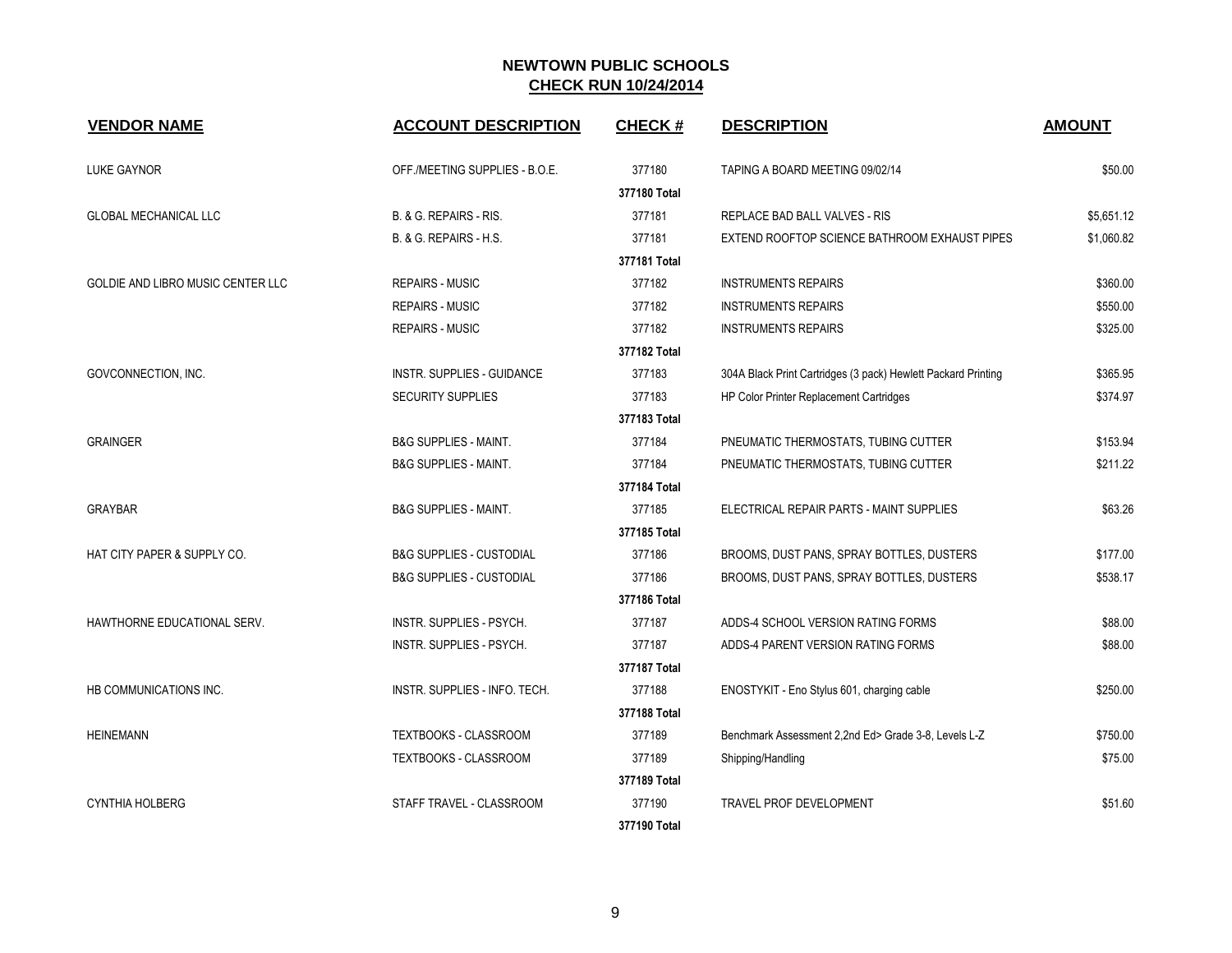| <b>VENDOR NAME</b>                     | <b>ACCOUNT DESCRIPTION</b>          | <b>CHECK#</b> | <b>DESCRIPTION</b>                              | <b>AMOUNT</b> |
|----------------------------------------|-------------------------------------|---------------|-------------------------------------------------|---------------|
| HOMETOWN TOOL LLC                      | <b>B&amp;G SUPPLIES - CUSTODIAL</b> | 377191        | CUSTODIAN UNIFORM (2014-2015)                   | \$334.00      |
|                                        | <b>B&amp;G SUPPLIES - MAINT.</b>    | 377191        | <b>LOCK WRENCH SET - MAINT SUPPLIES</b>         | \$34.77       |
|                                        |                                     | 377191 Total  |                                                 |               |
| <b>HOUGHTON MIFFLIN COMPANY</b>        | <b>INSTR. SUPPLIES - PSYCH.</b>     | 377192        | BATTELLE RECORD FORMS ITEM Y21924593            | \$152.26      |
|                                        | INSTR. SUPPLIES - PSYCH.            | 377192        | BATTELLE WORKBOOKS Y2194597                     | \$152.26      |
|                                        | INSTR. SUPPLIES - PSYCH.            | 377192        | <b>SHIPPING</b>                                 | \$30.46       |
|                                        |                                     | 377192 Total  |                                                 |               |
| HUGH'S MECHANICAL EQUIPMENT LLC        | <b>EMERGENCY REPAIRS - GEN.</b>     | 377193        | PERFORM CATHODIC UPGRADE / EXCAVATE BOTH ENDS   | \$4,800.00    |
|                                        |                                     | 377193 Total  |                                                 |               |
| HUSSEY SEATING COMPANY                 | B. & G. REPAIRS - RIS.              | 377194        | <b>BACKSTOP REPAIR - RIS</b>                    | \$470.00      |
|                                        | B. & G. REPAIRS - H.S.              | 377194        | FLOOR ANCHOR SPRINGS FOR VOLLEYBALL NET - NHS   | \$238.00      |
|                                        |                                     | 377194 Total  |                                                 |               |
| HYDRO TECHNOLOGIES, INC.               | PROF. SERV. - B. & G.               | 377195        | <b>WATER TESTING - HOM</b>                      | \$350.00      |
|                                        |                                     | 377195 Total  |                                                 |               |
| THE INSTITUTE OF PROFESSIONAL PRACTICE | PROF. SERV. - PSYCH/MED. EVAL.      | 377196        | PROF. SERV. - PSYCH/MED. EVAL.                  | \$9,300.00    |
|                                        |                                     | 377196 Total  |                                                 |               |
| <b>INTEGRITY PIANO SERVICE</b>         | <b>REPAIRS - MUSIC</b>              | 377197        | 4 Piano tunings: Yamaha P22                     | \$532.00      |
|                                        |                                     | 377197 Total  |                                                 |               |
| JOHNSON EXCAVATING, LLC                | B. & G. REPAIRS - H.S.              | 377198        | REPAIR BROKEN CURBING - NHS                     | \$1,925.00    |
|                                        |                                     | 377198 Total  |                                                 |               |
| <b>NATALIE KAISER</b>                  | STAFF TRAVEL - PUPIL SERV.          | 377199        | TRAVEL AUG - SEPT 2014                          | \$69.16       |
|                                        |                                     | 377199 Total  |                                                 |               |
| <b>BRAIN KOWALSKY</b>                  | <b>INSTR. SUPPLIES - MUSIC</b>      | 377200        | <b>MUSIC SUPPLIES</b>                           | \$149.99      |
|                                        |                                     | 377200 Total  |                                                 |               |
| <b>LEARNING A-Z</b>                    | <b>INSTR. SUPPLIES - CLASSROOM</b>  | 377201        | Renewal of Reading A-Z.com, one year            | \$94.95       |
|                                        | INSTR. SUPPLIES - CLASSROOM         | 377201        | Renewal of Raz-Kids.com, one year, one class    | \$94.95       |
|                                        | INSTR. SUPPLIES - CLASSROOM         | 377201        | Renewal of Reading A-Z.com, one year, one class | \$99.95       |
|                                        |                                     | 377201 Total  |                                                 |               |
| MAGNAKLEEN SERVICES LLC                | <b>B&amp;G SUPPLIES - CUSTODIAL</b> | 377202        | MOP / RUG SERVICE (ALL SCHOOLS) - 2014-2015     | \$130.00      |
|                                        | <b>B&amp;G SUPPLIES - CUSTODIAL</b> | 377202        | MOP / RUG SERVICE (ALL SCHOOLS) - 2014-2015     | \$19.50       |
|                                        | <b>B&amp;G SUPPLIES - CUSTODIAL</b> | 377202        | MOP / RUG SERVICE (ALL SCHOOLS) - 2014-2015     | \$36.00       |
|                                        | <b>B&amp;G SUPPLIES - CUSTODIAL</b> | 377202        | MOP / RUG SERVICE (ALL SCHOOLS) - 2014-2015     | \$166.50      |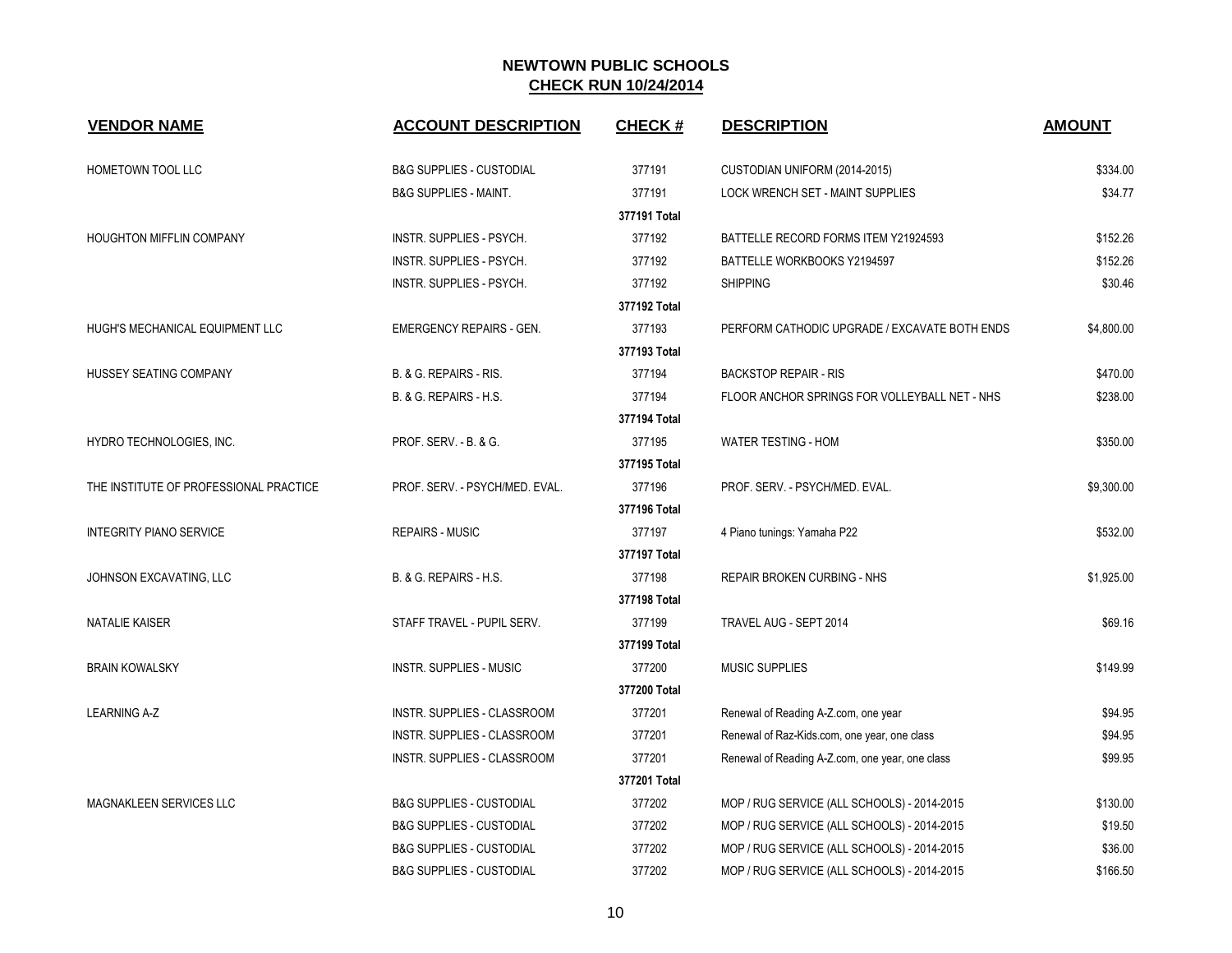| <b>VENDOR NAME</b>      | <b>ACCOUNT DESCRIPTION</b>          | <b>CHECK#</b> | <b>DESCRIPTION</b>                          | <b>AMOUNT</b> |
|-------------------------|-------------------------------------|---------------|---------------------------------------------|---------------|
| MAGNAKLEEN SERVICES LLC | <b>B&amp;G SUPPLIES - CUSTODIAL</b> | 377202        | MOP / RUG SERVICE (ALL SCHOOLS) - 2014-2015 | \$48.50       |
|                         | <b>B&amp;G SUPPLIES - CUSTODIAL</b> | 377202        | MOP / RUG SERVICE (ALL SCHOOLS) - 2014-2015 | \$19.50       |
|                         | <b>B&amp;G SUPPLIES - CUSTODIAL</b> | 377202        | MOP / RUG SERVICE (ALL SCHOOLS) - 2014-2015 | \$18.00       |
|                         | <b>B&amp;G SUPPLIES - CUSTODIAL</b> | 377202        | MOP / RUG SERVICE (ALL SCHOOLS) - 2014-2015 | \$144.00      |
|                         | <b>B&amp;G SUPPLIES - CUSTODIAL</b> | 377202        | MOP / RUG SERVICE (ALL SCHOOLS) - 2014-2015 | \$45.45       |
|                         | <b>B&amp;G SUPPLIES - CUSTODIAL</b> | 377202        | MOP / RUG SERVICE (ALL SCHOOLS) - 2014-2015 | \$60.65       |
|                         | <b>B&amp;G SUPPLIES - CUSTODIAL</b> | 377202        | MOP / RUG SERVICE (ALL SCHOOLS) - 2014-2015 | \$21.50       |
|                         | <b>B&amp;G SUPPLIES - CUSTODIAL</b> | 377202        | MOP / RUG SERVICE (ALL SCHOOLS) - 2014-2015 | \$30.65       |
|                         | <b>B&amp;G SUPPLIES - CUSTODIAL</b> | 377202        | MOP / RUG SERVICE (ALL SCHOOLS) - 2014-2015 | \$28.25       |
|                         | <b>B&amp;G SUPPLIES - CUSTODIAL</b> | 377202        | MOP / RUG SERVICE (ALL SCHOOLS) - 2014-2015 | \$106.20      |
|                         | <b>B&amp;G SUPPLIES - CUSTODIAL</b> | 377202        | MOP / RUG SERVICE (ALL SCHOOLS) - 2014-2015 | \$33.80       |
|                         | <b>B&amp;G SUPPLIES - CUSTODIAL</b> | 377202        | MOP / RUG SERVICE (ALL SCHOOLS) - 2014-2015 | \$47.15       |
|                         | <b>B&amp;G SUPPLIES - CUSTODIAL</b> | 377202        | MOP / RUG SERVICE (ALL SCHOOLS) - 2014-2015 | \$60.65       |
|                         | <b>B&amp;G SUPPLIES - CUSTODIAL</b> | 377202        | MOP / RUG SERVICE (ALL SCHOOLS) - 2014-2015 | \$21.50       |
|                         | <b>B&amp;G SUPPLIES - CUSTODIAL</b> | 377202        | MOP / RUG SERVICE (ALL SCHOOLS) - 2014-2015 | \$30.65       |
|                         | <b>B&amp;G SUPPLIES - CUSTODIAL</b> | 377202        | MOP / RUG SERVICE (ALL SCHOOLS) - 2014-2015 | \$28.25       |
|                         | <b>B&amp;G SUPPLIES - CUSTODIAL</b> | 377202        | MOP / RUG SERVICE (ALL SCHOOLS) - 2014-2015 | \$106.20      |
|                         | <b>B&amp;G SUPPLIES - CUSTODIAL</b> | 377202        | MOP / RUG SERVICE (ALL SCHOOLS) - 2014-2015 | \$33.80       |
|                         |                                     | 377202 Total  |                                             |               |
| W.B. MASON., INC.       | OFF. SUPPLIES - BUS. SERV.          | 377203        | <b>SUPPLIES 2014/15</b>                     | \$67.22       |
|                         | OFF. SUPPLIES - BUS. SERV.          | 377203        | SUPPLIES 2014/15                            | \$22.49       |
|                         | OFF. SUPPLIES - BUS. SERV.          | 377203        | <b>SUPPLIES 2014/15</b>                     | \$70.65       |
|                         | OFF. SUPPLIES - BUS. SERV.          | 377203        | <b>SUPPLIES 2014/15</b>                     | \$37.47       |
|                         | OFF. SUPPLIES - BUS. SERV.          | 377203        | <b>SUPPLIES 2014/15</b>                     | $(\$24.00)$   |
|                         | OFF. SUPPLIES - BUS. SERV.          | 377203        | <b>SUPPLIES 2014/15</b>                     | (\$18.00)     |
|                         | OFF. SUPPLIES - BUS. SERV.          | 377203        | SUPPLIES 2014/15                            | \$58.95       |
|                         | INSTR. SUPPLIES - SCIENCE           | 377203        | SEE ATTACHED                                | \$3.65        |
|                         | INSTR. SUPPLIES - SCIENCE           | 377203        | SEE ATTACHED                                | \$8.95        |
|                         | INSTR. SUPPLIES - SCIENCE           | 377203        | SEE ATTACHED                                | \$38.39       |
|                         | INSTR. SUPPLIES - SCIENCE           | 377203        | <b>SEE ATTACHED</b>                         | \$16.99       |
|                         | <b>INSTR. SUPPLIES - SCIENCE</b>    | 377203        | <b>SEE ATTACHED</b>                         | \$4.46        |
|                         | INSTR. SUPPLIES - CLASSROOM         | 377203        | 2014 CT State Contract #12PSX0108           | \$356.65      |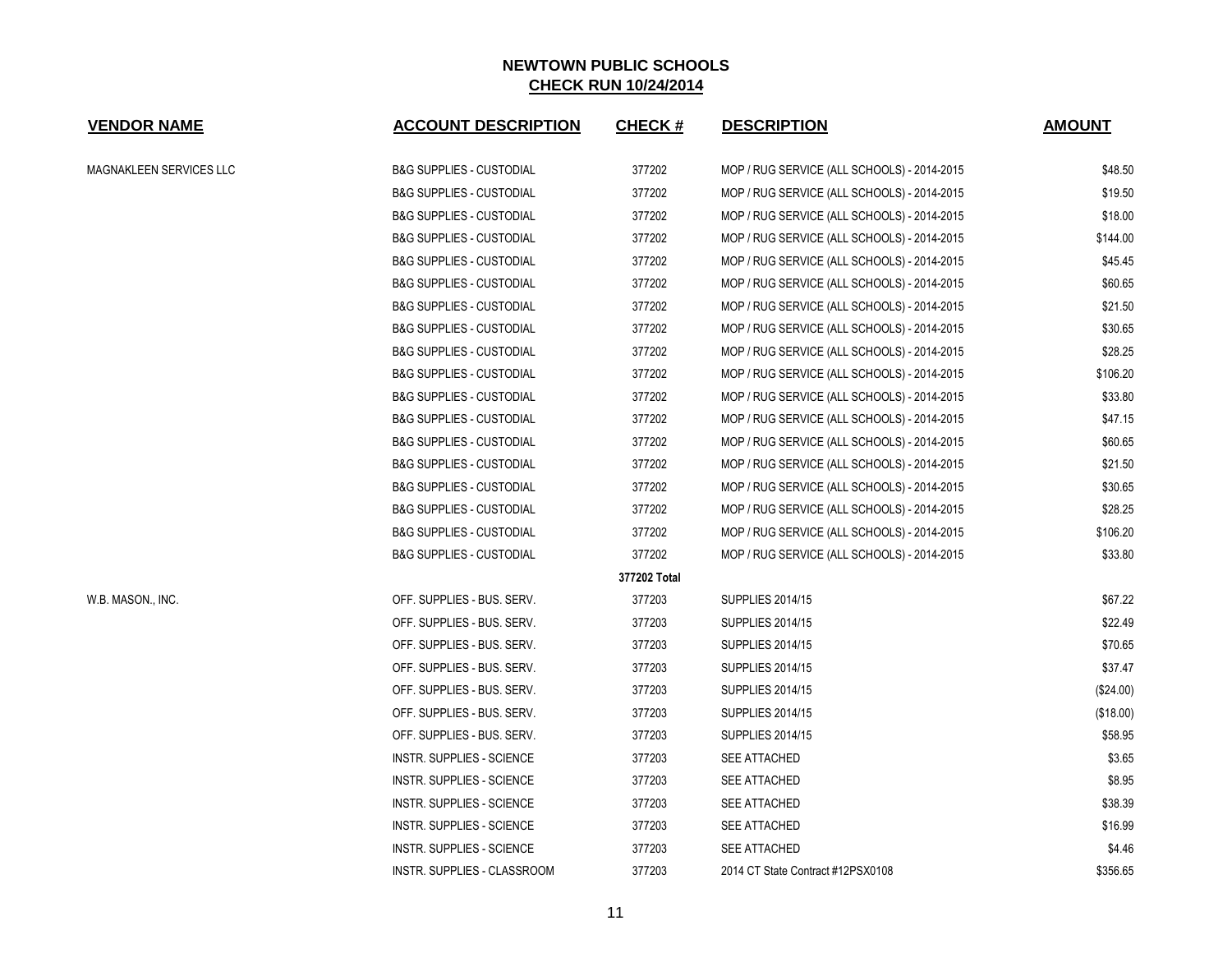| <b>VENDOR NAME</b>           | <b>ACCOUNT DESCRIPTION</b>         | <b>CHECK#</b> | <b>DESCRIPTION</b>                                         | <b>AMOUNT</b> |
|------------------------------|------------------------------------|---------------|------------------------------------------------------------|---------------|
| W.B. MASON., INC.            | INSTR. SUPPLIES - CLASSROOM        | 377203        | 2014 CT State Contract #12PSX0108,                         | \$645.35      |
|                              | INSTR. SUPPLIES - CLASSROOM        | 377203        | 2014 CT State Contract #12PSX0108                          | \$8.70        |
|                              | <b>INSTR. SUPPLIES - CLASSROOM</b> | 377203        | 2014 CT State Contract #12PSX0108                          | (\$8.70)      |
|                              | INSTR. SUPPLIES - CLASSROOM        | 377203        | 2014 CT State Contract #12PSX0108                          | \$17.70       |
|                              | INSTR. SUPPLIES - CLASSROOM        | 377203        | Phonics Carpet-Carpets for Kids, #9612, 7.6 feet x 12 feet | \$295.00      |
|                              | INSTR. SUPPLIES - CLASSROOM        | 377203        | shipping/handling                                          | \$42.00       |
|                              | <b>INSTR. SUPPLIES - GUIDANCE</b>  | 377203        | See Attached - NO SHIPPING                                 | \$144.08      |
|                              | INSTR. SUPPLIES - GUIDANCE         | 377203        | See Attached - NO SHIPPING                                 | \$9.92        |
|                              | OFF. SUPPLIES - ADMIN.             | 377203        | Tissue-marcal MRC2930, carton of 30 boxes, recycled        | \$79.20       |
|                              | <b>INSTR. SUPPLIES - CLASSROOM</b> | 377203        | ctns HVN410064 tissues-no shipping                         | \$449.85      |
|                              | INSTR. SUPPLIES - CLASSROOM        | 377203        | Avery®-AVE21085                                            | \$86.60       |
|                              | INSTR. SUPPLIES - CLASSROOM        | 377203        | ctn CASMP2204CY 8.5 x 14 canary copy paper                 | \$48.00       |
|                              | INSTR. SUPPLIES - CLASSROOM        | 377203        | ctn CSMP2204GN 8.5 x 14 green copy paper                   | \$48.00       |
|                              | INSTR. SUPPLIES - CLASSROOM        | 377203        | ctns CASMP22041Y 8.5x14 ivory copy paper-no shipping       | \$96.00       |
|                              | <b>B&amp;G SUPPLIES - ADMIN.</b>   | 377203        | TONER - MAINT DEPT, PRINTER                                | \$546.96      |
|                              | <b>B&amp;G SUPPLIES - ADMIN.</b>   | 377203        | BOTTLED WATER - MAINT DEPT.                                | (\$36.00)     |
|                              | <b>B&amp;G SUPPLIES - ADMIN.</b>   | 377203        | BOTTLED WATER - MAINT DEPT.                                | \$74.94       |
|                              | OFF. SUPPLIES - ADMIN.             | 377203        | Water bottles for staff meetings.                          | \$18.57       |
|                              | <b>INSTR. SUPPLIES - CLASSROOM</b> | 377203        | Pack of 24 Duracell batteries for classroom use.           | \$187.30      |
|                              |                                    | 377203 Total  |                                                            |               |
| MATHEMATICAL OLYMPIADS       | MEMBERSHIPS - CLASSROOM            | 377204        | Membership                                                 | \$109.00      |
|                              |                                    | 377204 Total  |                                                            |               |
| <b>DEVIN MATTE</b>           | OFF./MEETING SUPPLIES - B.O.E.     | 377205        | TAPING A BOARD MEETING 09/02/14                            | \$40.00       |
|                              |                                    | 377205 Total  |                                                            |               |
| MELIORA ACADEMY INC.         | TUITION - OUT-OF-DISTRICT          | 377206        | TUITION - OUT-OF-DISTRICT                                  | \$15,015.00   |
|                              |                                    | 377206 Total  |                                                            |               |
| <b>METRO SWIM SHOP</b>       | <b>INSTR. SUPPLIES - SPORTS</b>    | 377207        | CAPS- CUSTOM LATEX SWIM CAPS                               | \$169.00      |
|                              | INSTR. SUPPLIES - SPORTS           | 377207        | <b>SHIPPING</b>                                            | \$35.00       |
|                              |                                    | 377207 Total  |                                                            |               |
| MORAN ENVIRONMENTAL RECOVERY | B. & G. IMPROVE - C.O.             | 377208        | PUMP OUT WASTE LIQUID PRODUCT FOR DISPOSAL                 | \$742.50      |
|                              |                                    | 377208 Total  |                                                            |               |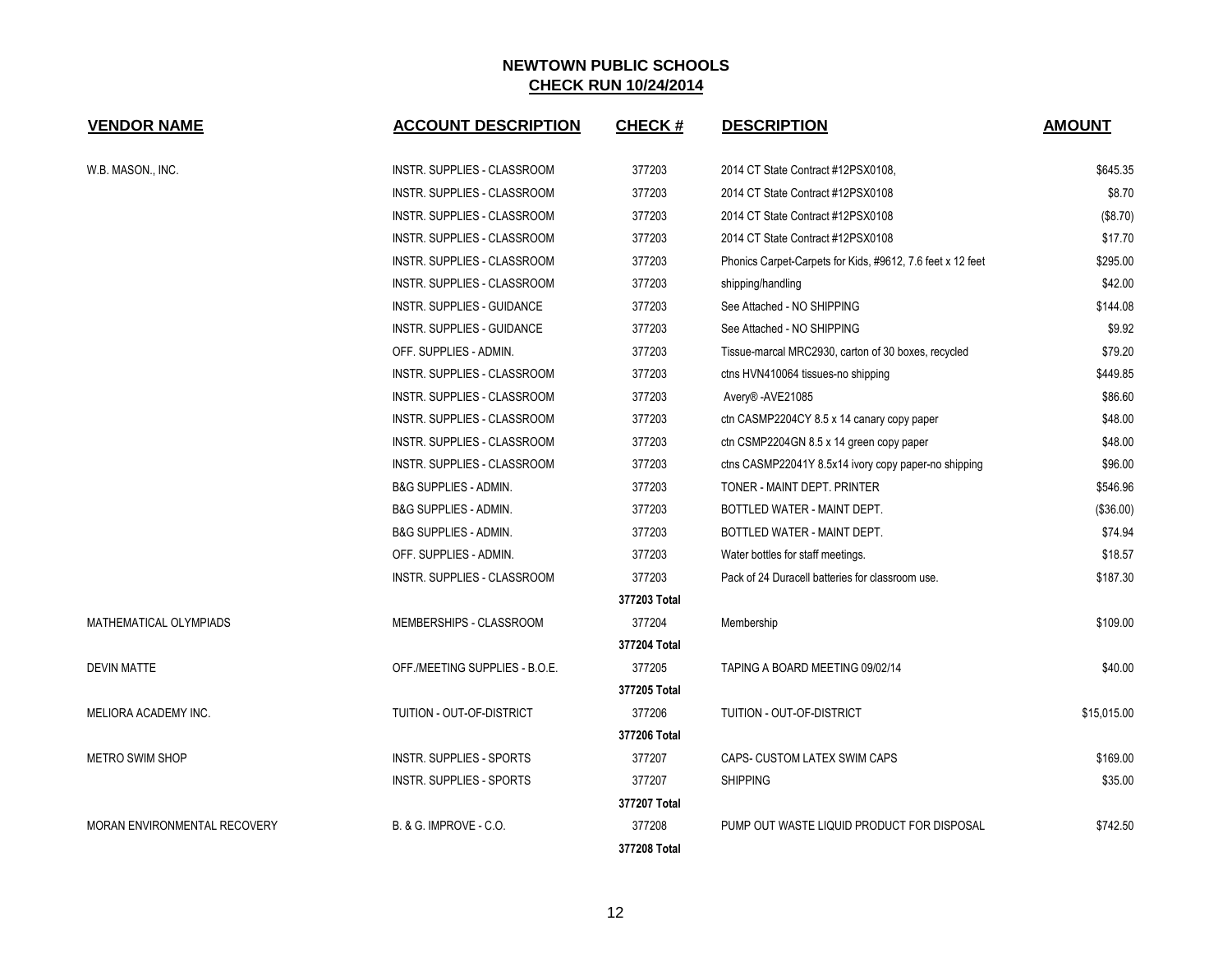| <b>VENDOR NAME</b>               | <b>ACCOUNT DESCRIPTION</b>       | <b>CHECK#</b> | <b>DESCRIPTION</b>                           | <b>AMOUNT</b> |
|----------------------------------|----------------------------------|---------------|----------------------------------------------|---------------|
| E. A. MORSE & CO. INC.           | <b>REPAIRS - CUSTODIAL</b>       | 377209        | <b>CUSTODIAL MACHINE REPAIRS - SCRUBBERS</b> | \$315.32      |
|                                  | <b>REPAIRS - CUSTODIAL</b>       | 377209        | <b>CUSTODIAL MACHINE REPAIRS - SCRUBBERS</b> | \$466.60      |
|                                  | <b>REPAIRS - CUSTODIAL</b>       | 377209        | <b>CUSTODIAL MACHINE REPAIRS - SCRUBBERS</b> | \$679.06      |
|                                  | <b>REPAIRS - CUSTODIAL</b>       | 377209        | <b>CUSTODIAL MACHINE REPAIRS - SCRUBBERS</b> | \$615.26      |
|                                  | <b>REPAIRS - CUSTODIAL</b>       | 377209        | <b>CUSTODIAL MACHINE REPAIRS - SCRUBBERS</b> | \$599.88      |
|                                  |                                  | 377209 Total  |                                              |               |
| NAFI CONNECTICUT INC.            | TUITION - OUT-OF-DISTRICT        | 377210        | TUITION - OUT-OF-DISTRICT                    | \$9,948.33    |
|                                  |                                  | 377210 Total  |                                              |               |
| NATIONAL CAREER PATHWAYS NETWORK | MEMBERSHIPS - SOC. STUDIES       | 377211        | OBLOJ CONFERENCE OCT 12-14, 2014             | \$185.00      |
|                                  |                                  | 377211 Total  |                                              |               |
| NATIONAL GEOGRAPHIC BEE          | INSTR. SUPPLIES - CLASSROOM      | 377212        | Registration For National Geography Bee      | \$100.00      |
|                                  |                                  | 377212 Total  |                                              |               |
| <b>NEATE TREASURER</b>           | STAFF TRAIN. - CLASSROOM         | 377213        | NEATE FALL CONFERENCE FEE                    | \$100.00      |
|                                  | STAFF TRAIN. - CLASSROOM         | 377213        | Regular Membership Fee                       | \$20.00       |
|                                  |                                  | 377213 Total  |                                              |               |
| NEWTOWN HARDWARE                 | <b>B&amp;G SUPPLIES - MAINT.</b> | 377214        | MAINTENANCE SUPPLIES 2014-2015               | \$15.07       |
|                                  | <b>B&amp;G SUPPLIES - MAINT.</b> | 377214        | MAINTENANCE SUPPLIES 2014-2015               | \$25.50       |
|                                  | <b>B&amp;G SUPPLIES - MAINT.</b> | 377214        | MAINTENANCE SUPPLIES 2014-2015               | \$4.49        |
|                                  | <b>B&amp;G SUPPLIES - MAINT.</b> | 377214        | MAINTENANCE SUPPLIES 2014-2015               | \$53.98       |
|                                  | <b>B&amp;G SUPPLIES - MAINT.</b> | 377214        | MAINTENANCE SUPPLIES 2014-2015               | \$47.88       |
|                                  | <b>B&amp;G SUPPLIES - MAINT.</b> | 377214        | MAINTENANCE SUPPLIES 2014-2015               | \$12.59       |
|                                  | <b>B&amp;G SUPPLIES - MAINT.</b> | 377214        | MAINTENANCE SUPPLIES 2014-2015               | \$157.24      |
|                                  | <b>B&amp;G SUPPLIES - MAINT.</b> | 377214        | MAINTENANCE SUPPLIES 2014-2015               | \$15.63       |
|                                  | <b>B&amp;G SUPPLIES - MAINT.</b> | 377214        | MAINTENANCE SUPPLIES 2014-2015               | \$57.34       |
|                                  | <b>B&amp;G SUPPLIES - MAINT.</b> | 377214        | MAINTENANCE SUPPLIES 2014-2015               | \$12.39       |
|                                  | <b>B&amp;G SUPPLIES - MAINT.</b> | 377214        | MAINTENANCE SUPPLIES 2014-2015               | \$47.22       |
|                                  | <b>B&amp;G SUPPLIES - MAINT.</b> | 377214        | MAINTENANCE SUPPLIES 2014-2015               | \$28.78       |
|                                  | <b>B&amp;G SUPPLIES - MAINT.</b> | 377214        | MAINTENANCE SUPPLIES 2014-2015               | \$10.79       |
|                                  | <b>B&amp;G SUPPLIES - MAINT.</b> | 377214        | MAINTENANCE SUPPLIES 2014-2015               | \$100.73      |
|                                  | <b>B&amp;G SUPPLIES - MAINT.</b> | 377214        | MAINTENANCE SUPPLIES 2014-2015               | \$8.36        |
|                                  |                                  | 377214 Total  |                                              |               |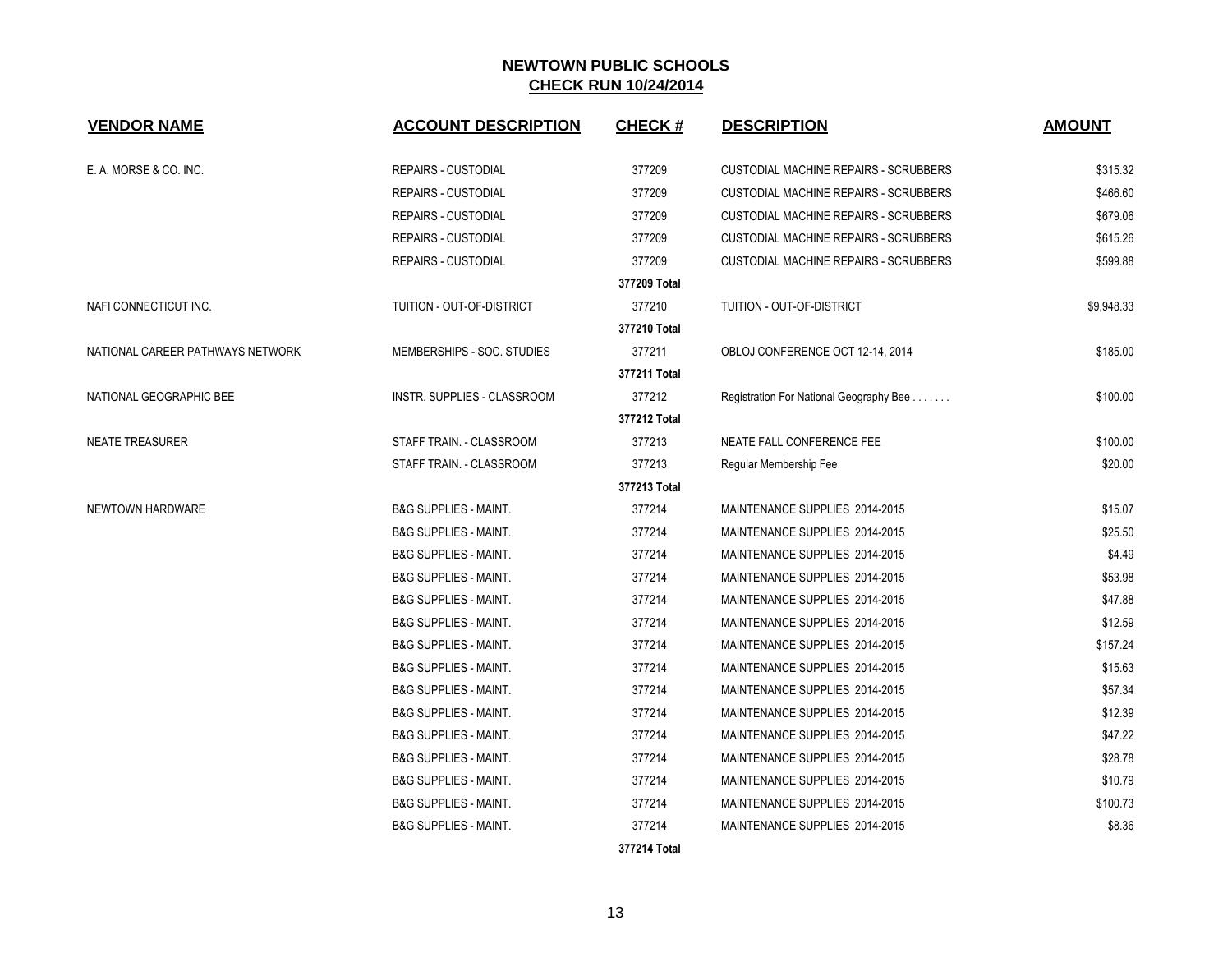| <b>VENDOR NAME</b>                  | <b>ACCOUNT DESCRIPTION</b>           | <b>CHECK#</b> | <b>DESCRIPTION</b>                                  | <b>AMOUNT</b> |
|-------------------------------------|--------------------------------------|---------------|-----------------------------------------------------|---------------|
| NEWTOWN YOUTH AND FAMILY SERVICES   | PROF. SERV. - SUBSTANCE ABUSE        | 377215        | SUBSTANCE ABUSE COUNSELOR AT NHS                    | \$12,155.68   |
|                                     |                                      | 377215 Total  |                                                     |               |
| THE NIXON COMPANY                   | <b>INSTR. SUPPLIES - SPORTS</b>      | 377216        | <b>BANNERS UPDATE</b>                               | \$2,177.20    |
|                                     |                                      | 377216 Total  |                                                     |               |
| <b>DONNA NORLING</b>                | OFF. SUPPLIES - ADMIN.               | 377217        | <b>MEETING SUPPLIES</b>                             | \$153.61      |
|                                     |                                      | 377217 Total  |                                                     |               |
| ON-SITE SHREDDING                   | CONTRACTED SERV. - BUS. SERV.        | 377218        | SHREDDING SERV AT C/O 2014/15                       | \$35.00       |
|                                     |                                      | 377218 Total  |                                                     |               |
| ORIGO EDUCATION                     | OFF. SUPPLIES - ADMIN.               | 377219        | Fundamentals, Grade 3 (Purple)                      | \$29.95       |
|                                     | OFF. SUPPLIES - ADMIN.               | 377219        | Shipping and Handling charges                       | \$5.00        |
|                                     |                                      | 377219 Total  |                                                     |               |
| <b>CATHY OSTAR</b>                  | INSTR. SUPPLIES - T.A.P./FLEX        | 377220        | <b>PBIS REWARDS</b>                                 | \$46.76       |
|                                     |                                      | 377220 Total  |                                                     |               |
| OVERHEAD DOOR COMPANY OF BROOKFIELD | <b>EMERGENCY REPAIRS - S.H.</b>      | 377221        | REPAIR OVERHEAD DOOR - SH                           | \$410.00      |
|                                     |                                      | 377221 Total  |                                                     |               |
| $PCM-G$                             | SUPPLIES - LIBRARY                   | 377222        | Black & Color Replacement Toner Quote               | \$92.00       |
|                                     |                                      | 377222 Total  |                                                     |               |
| PEARSON EDUCATION INC.              | <b>INSTR. SUPPLIES - WORLD LANG.</b> | 377223        | LANGUAGE ACTIVITY BOOK 3 ISBN 987-0-133610956       | \$494.01      |
|                                     | INSTR. SUPPLIES - WORLD LANG.        | 377223        | LANGUAGE ACTIVITY BOOK 3 ISBN 987-0-133610956       | (\$314.37)    |
|                                     | INSTR. SUPPLIES - WORLD LANG.        | 377223        | LANGUAGE ACTIVITY BOOK 3 ISBN 987-0-133610956       | \$345.81      |
|                                     | INSTR. SUPPLIES - WORLD LANG.        | 377223        | RESEAU ACTIVITIES MANUAL ISBN 987-0-131590311       | \$1,275.45    |
|                                     | INSTR. SUPPLIES - WORLD LANG.        | 377223        | RESEAU ACTIVITIES MANUAL ISBN 987-0-131590311       | \$400.26      |
|                                     | INSTR. SUPPLIES - WORLD LANG.        | 377223        | SHIPPING 10%                                        | \$153.14      |
|                                     |                                      | 377223 Total  |                                                     |               |
| DEE PEARSON                         | INSTR. SUPPLIES - CLASSROOM          | 377224        | <b>SUPPLIES</b>                                     | \$100.00      |
|                                     |                                      | 377224 Total  |                                                     |               |
| J.W. PEPPER & SON INC.              | <b>INSTR. SUPPLIES - MUSIC</b>       | 377225        | Various E-Music - see attached. - Includes shipping | \$40.86       |
|                                     |                                      | 377225 Total  |                                                     |               |
| <b>LISA PETROVICH</b>               | OFF. SUPPLIES - ADMIN.               | 377226        | PD DAY SUPPLIES                                     | \$57.53       |
|                                     |                                      | 377226 Total  |                                                     |               |
| PETTY CASH                          | OFF. SUPPLIES - PUPIL SERV.          | 377227        | PETTY CASH                                          | \$191.28      |
|                                     |                                      | 377227 Total  |                                                     |               |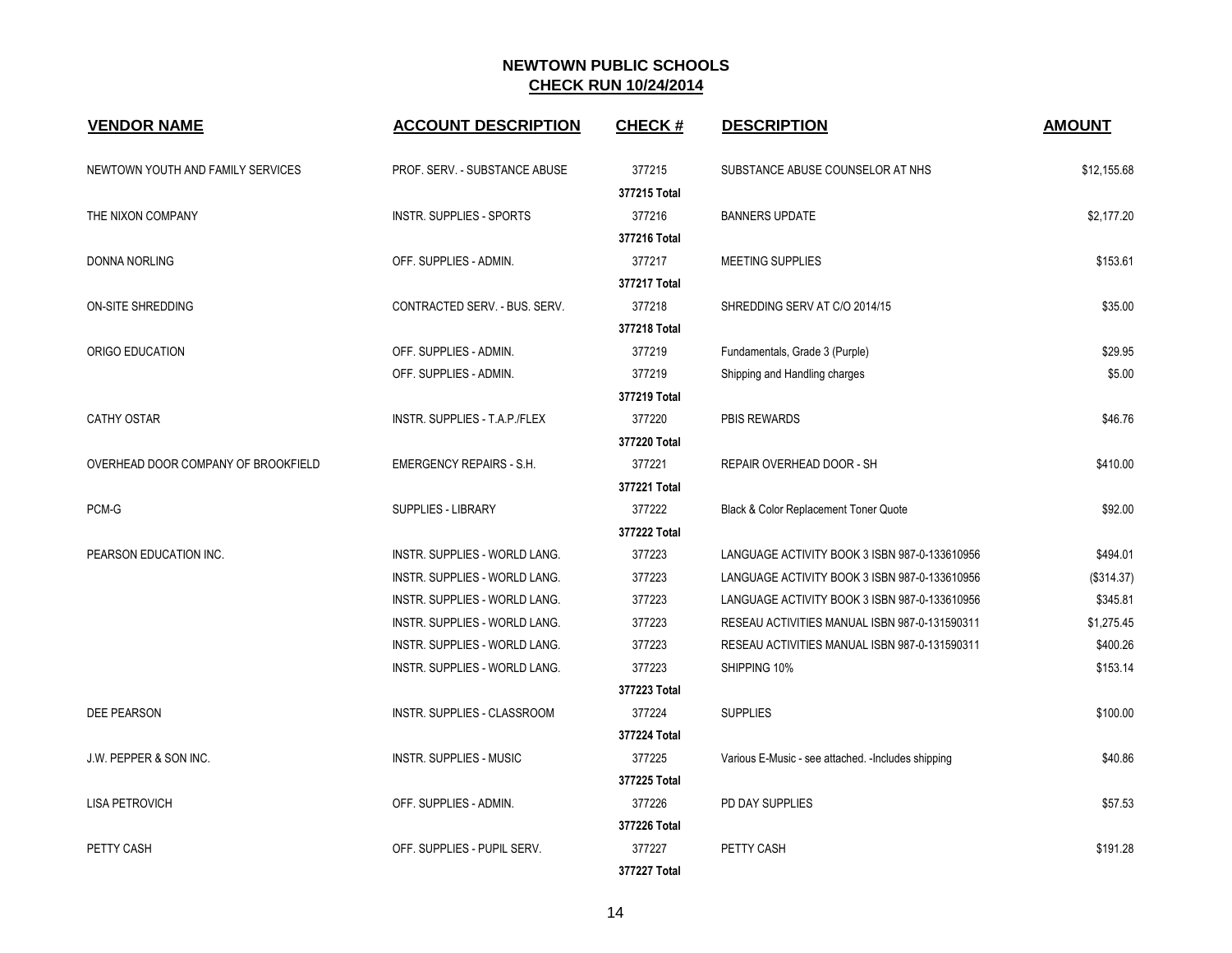| <b>VENDOR NAME</b>            | <b>ACCOUNT DESCRIPTION</b>       | <b>CHECK#</b> | <b>DESCRIPTION</b>                                | <b>AMOUNT</b> |
|-------------------------------|----------------------------------|---------------|---------------------------------------------------|---------------|
| PETTY CASH - PRESCH HS        | INSTR. SUPPLIES - SP. ED. PREK-8 | 377228        | PETTY CASH                                        | \$167.72      |
|                               |                                  | 377228 Total  |                                                   |               |
| PLAYGROUND MEDIC              | B. & G. REPAIRS - H.             | 377229        | REMOVE AND REPLACE PLAYGROUND TUBE - HAWL         | \$800.00      |
|                               |                                  | 377229 Total  |                                                   |               |
| PRO-ED                        | INSTR. SUPPLIES - SP/HEAR.       | 377230        | TOPS 3 ELEMENTARY TEST OF PROBLEM SOLVING         | \$169.95      |
|                               | INSTR. SUPPLIES - SP/HEAR.       | 377230        | <b>SHIPPING</b>                                   | \$17.00       |
|                               | INSTR. SUPPLIES - SP. ED. PREK-8 | 377230        | READING MILESTONES 4TH EDITION LEVEL 4            | \$125.00      |
| PRO-ED                        | INSTR. SUPPLIES - SP. ED. PREK-8 | 377230        | <b>SHIPPING</b>                                   | \$12.50       |
|                               | INSTR. SUPPLIES - SP. ED. H.S.   | 377230        | FISH FUNCTIONAL INDEPENDENCE SKILLS HANDBOOK      | \$158.00      |
|                               | INSTR. SUPPLIES - SP. ED. H.S.   | 377230        | ISH ASSESSMENT BOOKLETS (10)                      | \$66.00       |
|                               | INSTR. SUPPLIES - SP. ED. H.S.   | 377230        | <b>SHIPPING</b>                                   | \$22.40       |
|                               |                                  | 377230 Total  |                                                   |               |
| PROJECT ADVENTURE, INC.       | REPAIRS - PROJ. ADV.             | 377231        | Challenge Course Inspection for Project Adventure | \$500.00      |
|                               |                                  | 377231 Total  |                                                   |               |
| <b>QUILL CORPORATION</b>      | INSTR. SUPPLIES - CLASSROOM      | 377232        | HIGH VOLUME ELECTRIC SHARPENE RETURN              | (\$154.20)    |
|                               | INSTR. SUPPLIES - CLASSROOM      | 377232        | HIGH VOLUME ELECTRIC SHARPENE                     | \$105.35      |
|                               | OFF. SUPPLIES - ADMIN.           | 377232        | File folders - Violet                             | \$22.39       |
|                               | <b>INSTR. SUPPLIES - MATH</b>    | 377232        | Spectrum Math Flash Cards box set                 | \$575.55      |
|                               | INSTR. SUPPLIES - GUIDANCE       | 377232        | File folders - Red                                | \$22.39       |
|                               |                                  | 377232 Total  |                                                   |               |
| <b>RAYBURN MUSIC CT</b>       | <b>REPAIRS - MUSIC</b>           | 377233        | Repairs - see attached.                           | \$740.00      |
|                               | <b>REPAIRS - MUSIC</b>           | 377233        | Repairs - see attached.                           | \$590.00      |
|                               |                                  | 377233 Total  |                                                   |               |
| REALLY GOOD STUFF INC.        | INSTR. SUPPLIES - CLASSROOM      | 377234        | 9x12 Magnetic Dry Erase Boards Item #136110HAL    | \$84.48       |
|                               | INSTR. SUPPLIES - CLASSROOM      | 377234        | Shipping/Handling                                 | \$10.95       |
|                               |                                  | 377234 Total  |                                                   |               |
| <b>JIM ROSS</b>               | OFF. SUPPLIES - ADMIN.           | 377235        | <b>ADMIN SUPPLIES</b>                             | \$86.37       |
|                               | STAFF TRAIN. - STAFF DEVELOP.    | 377235        | SEXUAL HARASSMENT TRAINING                        | \$75.00       |
|                               |                                  | 377235 Total  |                                                   |               |
| <b>RUGG'S RECOMMENDATIONS</b> | INSTR. SUPPLIES - GUIDANCE       | 377236        | 6 copies of Ruggs Recommendations for counselors  | \$132.00      |
|                               |                                  | 377236 Total  |                                                   |               |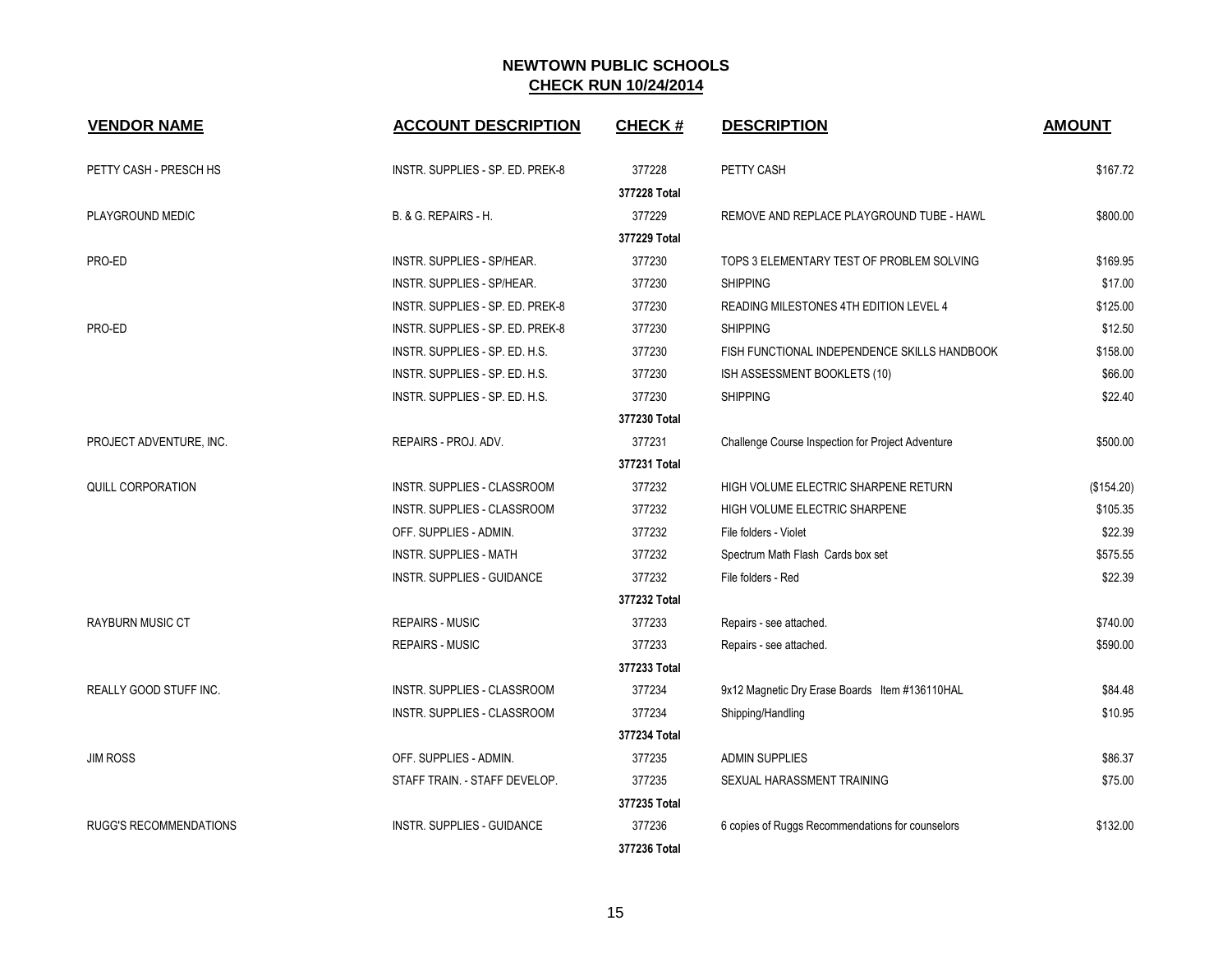| <b>VENDOR NAME</b>              | <b>ACCOUNT DESCRIPTION</b>          | <b>CHECK#</b> | <b>DESCRIPTION</b>                                                | <b>AMOUNT</b> |
|---------------------------------|-------------------------------------|---------------|-------------------------------------------------------------------|---------------|
| SCHOLASTIC LIBRARY PUBLISHING   | CONTRACTED SERV. - LIBRARY          | 377237        | Grolier Online subscription renewal - New Book of Knowledge       | \$834.00      |
|                                 |                                     | 377237 Total  |                                                                   |               |
| SCHOOL HEALTH CORPORATION       | MEDICAL SUPPLIES - H.S.             | 377238        | Health O Meter - #AN58002 for school nurse                        | \$287.00      |
|                                 | MEDICAL SUPPLIES - H.S.             | 377238        | S&H                                                               | \$28.70       |
|                                 | MEDICAL SUPPLIES - ELEM.            | 377238        | AN13086 - Braun Thermo Scan Pro- 4000                             | \$190.00      |
|                                 | MEDICAL SUPPLIES - ELEM.            | 377238        | Shipping                                                          | \$19.95       |
|                                 |                                     | 377238 Total  |                                                                   |               |
| SCHOOL NURSE SUPPLY INC.        | MEDICAL SUPPLIES - H.S.             | 377239        | #43493- replacement bulb                                          | \$15.00       |
|                                 | MEDICAL SUPPLIES - H.S.             | 377239        | Shipping cost                                                     | \$5.95        |
|                                 |                                     | 377239 Total  |                                                                   |               |
| <b>SCHOOL OUTFITTERS LLC</b>    | INSTR. SUPPLIES - CLASSROOM         | 377240        | Stereo school headphone item EGG-IAG-100-SO                       | \$97.60       |
|                                 | INSTR. SUPPLIES - CLASSROOM         | 377240        | Shipping and Handling                                             | \$15.60       |
|                                 |                                     | 377240 Total  |                                                                   |               |
| <b>SCHOOL SPECIALTY</b>         | INSTR. SUPPLIES - P.E.              | 377241        | Instructional items for PE per attached order. Free shipping      | \$2,093.41    |
|                                 | <b>INSTR. SUPPLIES - ART</b>        | 377241        | Art Supplies K-4                                                  | \$408.58      |
|                                 |                                     | 377241 Total  |                                                                   |               |
| <b>SECURE ECO SHRED</b>         | OFF. SUPPLIES - ADMIN.              | 377242        | Shredding - Invoice 0929-3783                                     | \$35.00       |
|                                 |                                     | 377242 Total  |                                                                   |               |
| J.A. SEXAUER                    | <b>B&amp;G SUPPLIES - MAINT.</b>    | 377243        | INFRARED SENSOR - HEATING SUPPLIES                                | \$1,571.82    |
|                                 |                                     | 377243 Total  |                                                                   |               |
| SHEFFIELD POTTERY INC.          | <b>INSTR. SUPPLIES - ART</b>        | 377244        | #NEWBOE RECEIPT                                                   | (\$2.83)      |
|                                 | <b>INSTR. SUPPLIES - ART</b>        | 377244        | Mass White clay-no shipping                                       | \$217.50      |
|                                 |                                     | 377244 Total  |                                                                   |               |
| SHIFFLER EQUIPMENT SALES INC.   | <b>B&amp;G SUPPLIES - CUSTODIAL</b> | 377245        | JANITORIAL CART, GERMICIDE WIPES - CUST SUPPLIES                  | \$267.82      |
|                                 |                                     | 377245 Total  |                                                                   |               |
| CAROL CARDILLO SKOLAS           | <b>INSTR. SUPPLIES - ART</b>        | 377246        | <b>BOOK</b>                                                       | \$15.00       |
|                                 | STAFF TRAIN. - CLASSROOM            | 377246        | <b>CAEA MEMBERSHIP</b>                                            | \$200.00      |
|                                 |                                     | 377246 Total  |                                                                   |               |
| SOLUTIONS EAP                   | EMPLOYEE ASSISTANCE PROGRAM         | 377247        | <b>EAP SOLUTIONS</b>                                              | \$280.00      |
|                                 |                                     | 377247 Total  |                                                                   |               |
| SOUTHBURY PRINTING CENTRE, INC. | PRINTING - CLASSROOM                | 377248        | Printing of postcards for student Art Exhibit. See attached quote | \$95.55       |
|                                 |                                     | 377248 Total  |                                                                   |               |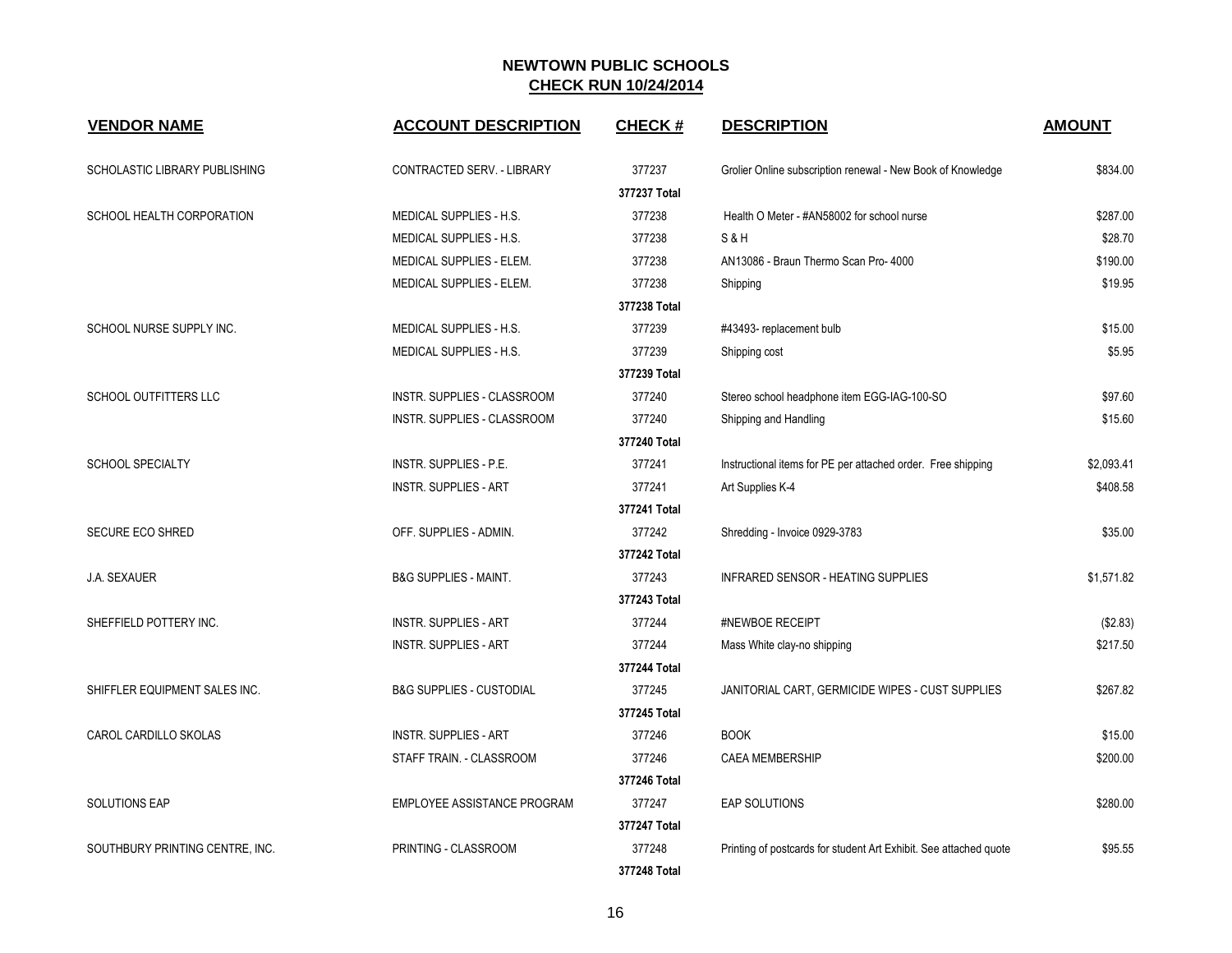| <b>VENDOR NAME</b>                | <b>ACCOUNT DESCRIPTION</b>         | <b>CHECK#</b> | <b>DESCRIPTION</b>                               | <b>AMOUNT</b> |
|-----------------------------------|------------------------------------|---------------|--------------------------------------------------|---------------|
| ARLENE SPOONFEATHER               | <b>INSTR. SUPPLIES - ART</b>       | 377249        | <b>ART SUPPLIES</b>                              | \$27.00       |
|                                   |                                    | 377249 Total  |                                                  |               |
| SUPER DUPER PUBLICATIONS INC.     | INSTR. SUPPLIES - SP/HEAR.         | 377250        | TOOTHETTE #OM321                                 | \$29.95       |
|                                   | INSTR. SUPPLIES - SP/HEAR.         | 377250        | pirate tallk game gb39                           | \$54.95       |
|                                   | INSTR. SUPPLIES - SP/HEAR.         | 377250        | WEBBER PHOTO CARDS VERBS #WFC02                  | \$27.95       |
| SUPER DUPER PUBLICATIONS INC.     | INSTR. SUPPLIES - SP/HEAR.         | 377250        | SOCIAL SKILLS CHIPPER CHAT #CC88                 | \$45.47       |
|                                   | INSTR. SUPPLIES - SP/HEAR.         | 377250        | <b>QUESTION CHALLENGE</b>                        | \$44.95       |
|                                   | INSTR. SUPPLIES - SP/HEAR.         | 377250        | TOPL-2 TMF755                                    | \$112.00      |
|                                   | INSTR. SUPPLIES - SP/HEAR.         | 377250        | TOPL-2 TMF757                                    | \$124.00      |
|                                   |                                    | 377250 Total  |                                                  |               |
| TECHNICAL EDUCATION SOLUTIONS LLC | TECH. SOFTWARE - INFO. TECH.       | 377251        | Chief Architect SSA Renewal - 36 months          | \$882.00      |
|                                   |                                    | 377251 Total  |                                                  |               |
| TILCON CONNECTICUT INC.           | B. & G. IMPROVE - H.S.             | 377252        | HIGH SCHOOL PARKING LOT PAVING - STATE BID PRICE | \$4,172.40    |
|                                   |                                    | 377252 Total  |                                                  |               |
| <b>TIME</b>                       | <b>INSTR. SUPPLIES - CLASSROOM</b> | 377253        | Time for Kids 3rd grade                          | \$107.04      |
|                                   | <b>INSTR. SUPPLIES - CLASSROOM</b> | 377253        | Time for Kids 3rd grade                          | \$107.04      |
|                                   | INSTR. SUPPLIES - CLASSROOM        | 377253        | Time For Kids 3rd Grade                          | \$107.04      |
|                                   |                                    | 377253 Total  |                                                  |               |
| TOCE BROS INC.                    | REPAIRS - MAINT.                   | 377254        | TIRES FOR MAINT VEHICLE - NT56                   | \$586.28      |
|                                   |                                    | 377254 Total  |                                                  |               |
| <b>TORRCO</b>                     | <b>B&amp;G SUPPLIES - MAINT.</b>   | 377255        | TUBING, FILTER CARTRIDGE, ELBOWS - PLUMBING      | (\$1,603.33)  |
|                                   | <b>B&amp;G SUPPLIES - MAINT.</b>   | 377255        | TUBING, FILTER CARTRIDGE, ELBOWS - PLUMBING      | \$49.10       |
|                                   | <b>B&amp;G SUPPLIES - MAINT.</b>   | 377255        | TUBING, FILTER CARTRIDGE, ELBOWS - PLUMBING      | \$114.90      |
|                                   | <b>B&amp;G SUPPLIES - MAINT.</b>   | 377255        | TUBING, FILTER CARTRIDGE, ELBOWS - PLUMBING      | \$522.30      |
|                                   | <b>B&amp;G SUPPLIES - MAINT.</b>   | 377255        | TUBING, FILTER CARTRIDGE, ELBOWS - PLUMBING      | \$65.20       |
|                                   | <b>B&amp;G SUPPLIES - MAINT.</b>   | 377255        | TUBING, FILTER CARTRIDGE, ELBOWS - PLUMBING      | \$613.56      |
|                                   | <b>B&amp;G SUPPLIES - MAINT.</b>   | 377255        | TUBING, FILTER CARTRIDGE, ELBOWS - PLUMBING      | \$1,436.79    |
|                                   |                                    | 377255 Total  |                                                  |               |
| UNIVERSITY OF BRIDGEPORT          | UNIVERSITY INTERNS                 | 377256        | <b>INTERNS TUITION CORR</b>                      | \$180.00      |
|                                   |                                    | 377256 Total  |                                                  |               |
| USPS-HASLER (C/O)                 | POSTAGE - BUS, SERV.               | 377257        | POSTAGE 0000250065                               | \$1,000.00    |
|                                   |                                    | 377257 Total  |                                                  |               |